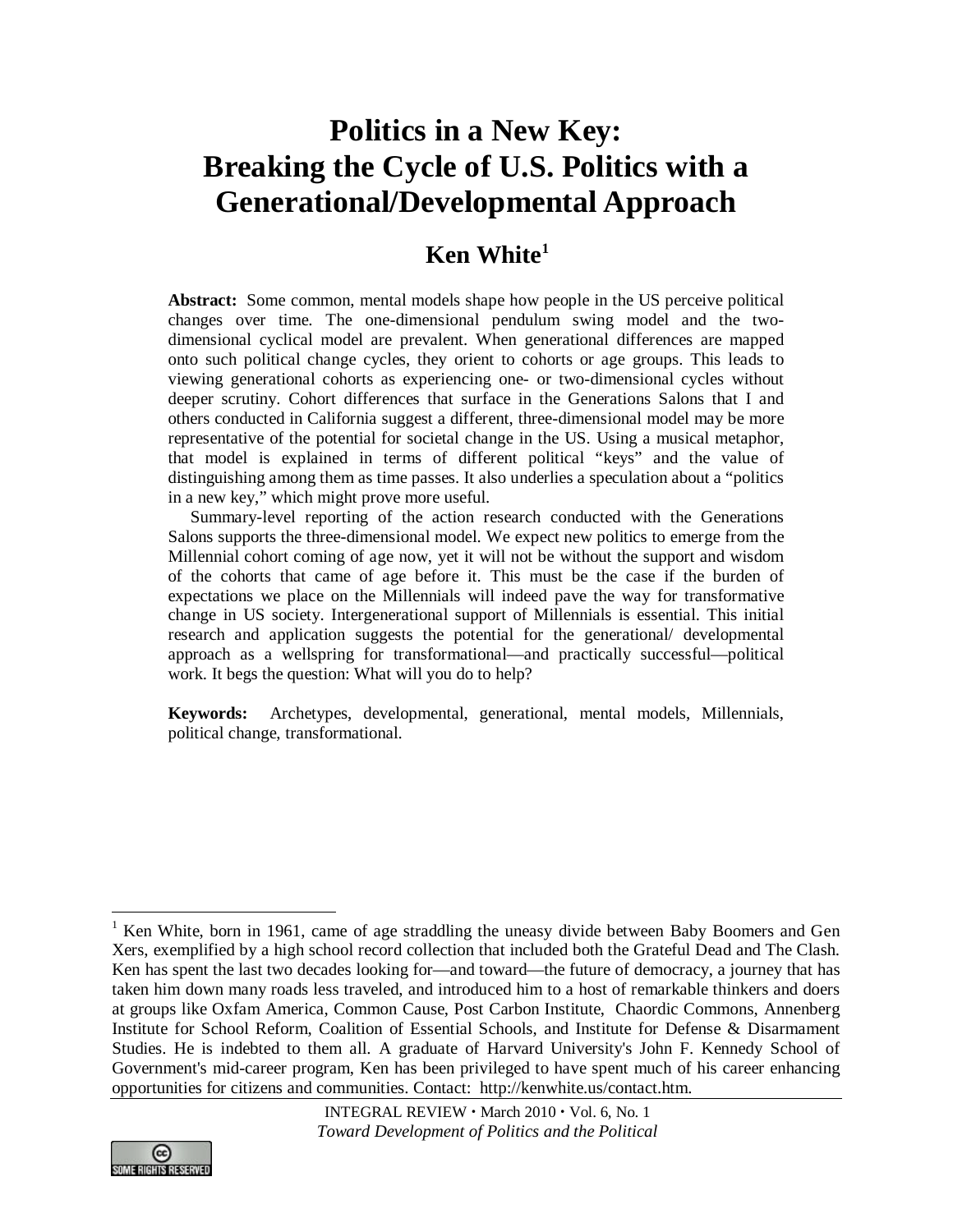# **Stuck in Time**

*"Why are there no young people in the room?"*

Like many activists, I've heard that *cri de coeur* (and its companion questions about women and people of color) many times—too many times—at political events. Looking around at this gathering of mostly earnest, progressive Baby Boomers, there seemed to me a blindingly obvious rejoinder: "Because they have a different model of political action!"

I fell into a conversation with the fellow sitting next to me about the apparent age divide, and he invited me to join a group of theorists and activists exploring ideas for "changing the political conversation."<sup>[2](#page-1-0)</sup> Over the next several years, as part of a series of "Political Salons," this group explored (among other things) whether a generationally-based conversation could help point us toward a transformation in our political advocacy efforts…and in US political culture.

My interest in the potential for generational and developmental theory to make practical contributions to political action (and to help us improve the quality of our civic environment) grows out of 15 years as a professional political advocate, working almost entirely in the US. $3$  I have worked with a political group whose average member age was over 70, as well as with high school and college organizing efforts, and with every age group in between. Not surprisingly, I have observed obvious differences in the "mental models" the various age groups bring to politics, based simply on their respective stages in life. But there also seem to be differences based on "generational cohort"—the group of peers you travel through life with, and with whom you share a broad range of experiences and perspectives.[4](#page-1-2)

<span id="page-1-0"></span> <sup>2</sup> This San Francisco Bay Area group (called the Praxis Tank for Progressives) grew out of a 2002 conversation initiated by Dean Elias, Kathleen Taylor, and Peter Dunlap (among others), driven by the question: "How can we change political culture?" In the years since, the group has hosted more than a dozen "Salons" where practical approaches to political work are "tried out" by a wonderful group of engaged (and engaging) political activists and activists-to-be from a variety of backgrounds, ages, and perspectives. The group was an essential proving ground for some of the concepts explored in this article, as well as in Peter T. Dunlap's book, *Awakening Our Faith in the Future: The Advent of Psychological* 

<span id="page-1-1"></span>*Liberalism* (Routledge, 2008).<br><sup>3</sup> This article draws specifically on US examples and theory—the only political culture I know well enough to write about. The specifics of both the theory and practice may not apply to any other culture or nation. However, it would be fascinating to learn if the general idea (and similar practices) of generational difference and potential alignment could be helpful elsewhere.

<span id="page-1-2"></span><sup>&</sup>lt;sup>4</sup> A "generational cohort" is an often-self-defined group of peers with whom you identify, and with whom you move through various stages of life. Perhaps the most famous of these cohorts is the Baby Boomers, now in their mid-40s through mid-60s. In their youth, the Boomers catalyzed one of the most turbulent periods in American history, and now in their generative years they are trying to redefine aging. The difference between a "cohort" and an age group is that cohorts move together through time, while age groups are defined by characteristics that are common to a certain stage in life. For example, the basic characteristics of age groups like teens and 20s are intuitively obvious. It seems most everyone goes through adolescent turbulence in their teens; most everyone begins to take the future more seriously when they reach their 20s. Similarly, most everyone, upon reaching their 40s, begins to take dietary fiber more seriously; most everyone who enters their 60s begins to take their legacy more seriously; and so on. It is perhaps less obvious that different generational cohorts, as they move through these stages of life, will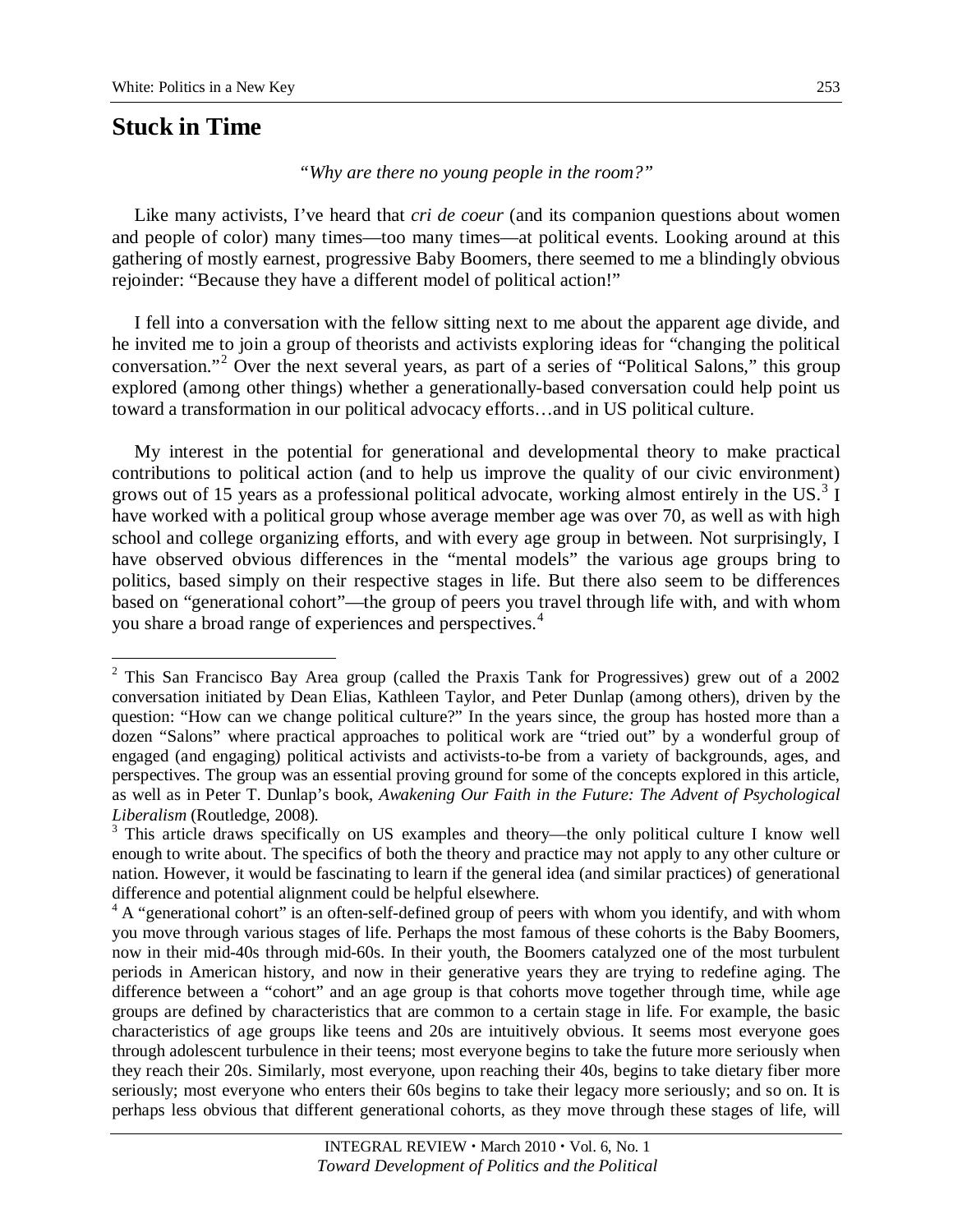I have also seen—and experienced—the suffering that comes with putting oneself into the political arena, and the chronic pain that can arise from confronting one of the most complex and convoluted challenges imaginable: changing the way we agree, collectively, to live together as a society. And I wondered if a generational/developmental perspective might help explain the sense of "stuckness" that so many of us experience in political involvement (as well as the sense of potential that arose from the more recent Obama campaign). It seemed worth exploring:

- − If each of the generational cohorts understands and engages differently with politics;
- − How the older generational cohorts could better understand, engage with, and support the rising Millennials (now in their pre-teen to post-college years);
- − If the Millennials (together with the other generational cohorts) can translate the potential synergies among their differences into new forms of leadership and activism.

This article documents our experience working with a generational/developmental approach toward that goal. It begins with an introduction to the theory and "mental models" of political action, followed by a brief overview of the "Generations Salons" and how those events played out, and concludes with reflections and implications. This initial research and application suggests the potential for the generational/ developmental approach as a wellspring for transformational—and practically successful—political work.

# **Political Mental Models**

 $\overline{a}$ 

The Millennials, often touted as the next "Greatest Generation,"[5](#page-2-0) may actually have the potential to be that…and more. But if we simply slot them into a Greatest Generation role, and if we assume that the best way to develop their potential is to set them on well-worn political pathways—defined (and confined) by the "mental models" we bring to political activism—they may not have the oft-touted, but rarely-defined "transformative" effect. The limiting factor may not be the Millennials; instead, it could be the mental models we all use (mostly unconsciously) to help us make sense of the world.

In politics, American mental models tend to involve defined movement within clearly delineated boundaries. We often describe our experience of social and political change over time using metaphors that imply regular, rhythmic motions, such as ebbs and flows, or cycles, where lasting change occurs at a slow pace, if at all. Although these "back and forth/round and round" metaphors are not the only ones we use when thinking about politics, they are embedded in the language of political discourse as "pendulum swings" and the like. Beneath these descriptions are "mental models"—conscious or unconscious shorthand representations of reality that help us orient ourselves, make sense of reality, take action, interpret outcomes, and plan for the future.

have different perspectives and worldviews from other cohorts that have moved through these same life stages. So, for example, although the Baby Boomers will experience many of the same life stage changes in their 60s that members of the "Greatest Generation" experienced in their 60s, the Boomers will also have some unique perspectives and experiences based on their shared history as a cohort.

<span id="page-2-0"></span><sup>&</sup>lt;sup>5</sup> The "Greatest Generation" refers to Americans who came of age in the Great Depression and World War II years, and reinvigorated the US democracy and economy in a time of peril.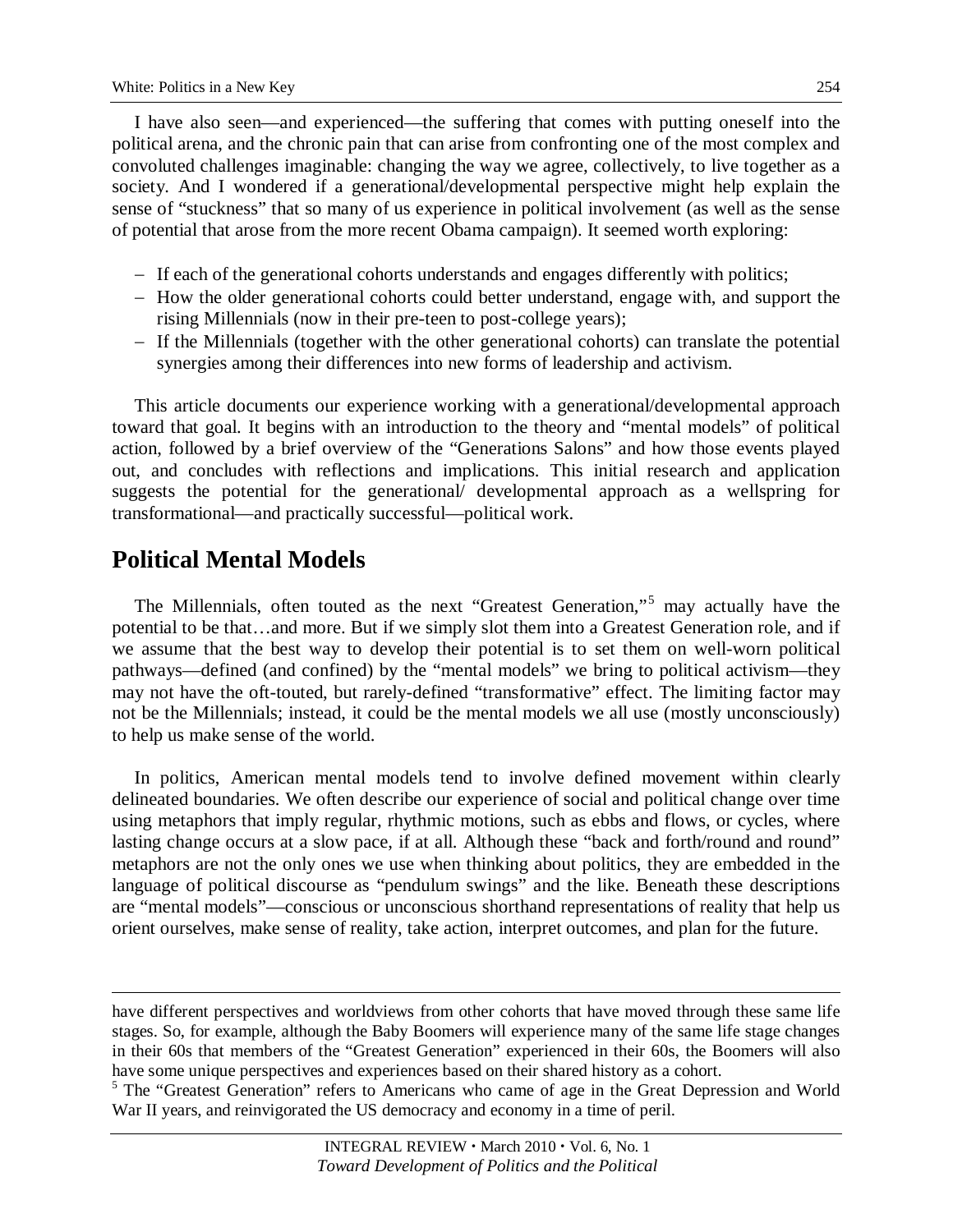## **One Dimension: The "Pendulum Swings Both Ways" Model**

One simple but powerfully attractive way of thinking about American politics describes change as something that happens in a single dimension (Figure 1). Trends and preferences swing back and forth along a single straight line with more-or-less metronomic cadence: Democratic-Republican, liberal-conservative, etc. Beyond providing a pleasing sense of continuity and predictability, the one-dimensional model provides the comfort of boundaries and limits to extremism.



**Figure 1. One Dimensional "Pendulum" Mental Model of US Politics**

In this model, the length of the line—the total distance between the poles of "right" and "left" or "Democratic" and "Republican"—is fairly short, and the gravitational pull of the center is assumed to be quite strong. Extremists can never force things too far out of balance, and good old common sense keeps the majority opinion clustered around the midpoint…and along the line itself. Political action in this model consists of trying to get enough people and power to move, for as long as possible, toward your preferred end of the line.

More durable progress, in this model, comes only through slow, gradual migrations of the widely accepted midpoint itself along the line. Of course, the migration can go in either direction. So, from a one-dimensional perspective, "progress" can be defined as movement of the center toward either the "liberal" or "conservative" pole (or whatever terminology is used). Those on either side of a debate (and in this model, there is really only room for two sides of any debate) can always identify opportunities for what each perceives as the potential for long-term gains, achievable by moving the middle in their preferred direction.

Presumably, this combination of predictability, "boundedess," and possibility of gradual progress makes the linear model acceptable to people and groups pulled toward the poles, as well as comforting to those drawn to the middle. The model "works" because it provides a stable framework for political activism. At the same time, it offers a sense of safety from erratic or dramatic shifts that might go "too far" in either direction along the line. In this model, the pendulum does not swing so far in one direction or the other that it can "break the frame" of the accepted consensus, and the majority of Americans can imagine themselves and their compatriots as clustered somewhere close to the center. Thus, this model generally "makes sense" to those who favor the relative security of slow, ordered change (or little change), as well as those pushing for relatively modest, incremental improvements.

Further, there is no need to make real distinctions among different generations, or among generational cohorts moving through time: although "young lions" eventually replace "old bulls," the lions and bulls share fundamentally the same viewpoints at their respective ages. Both the model and the basic methods of political change hold constant, even if the personalities, parties, etc., shift over time. Political advocates need not look for and use differences among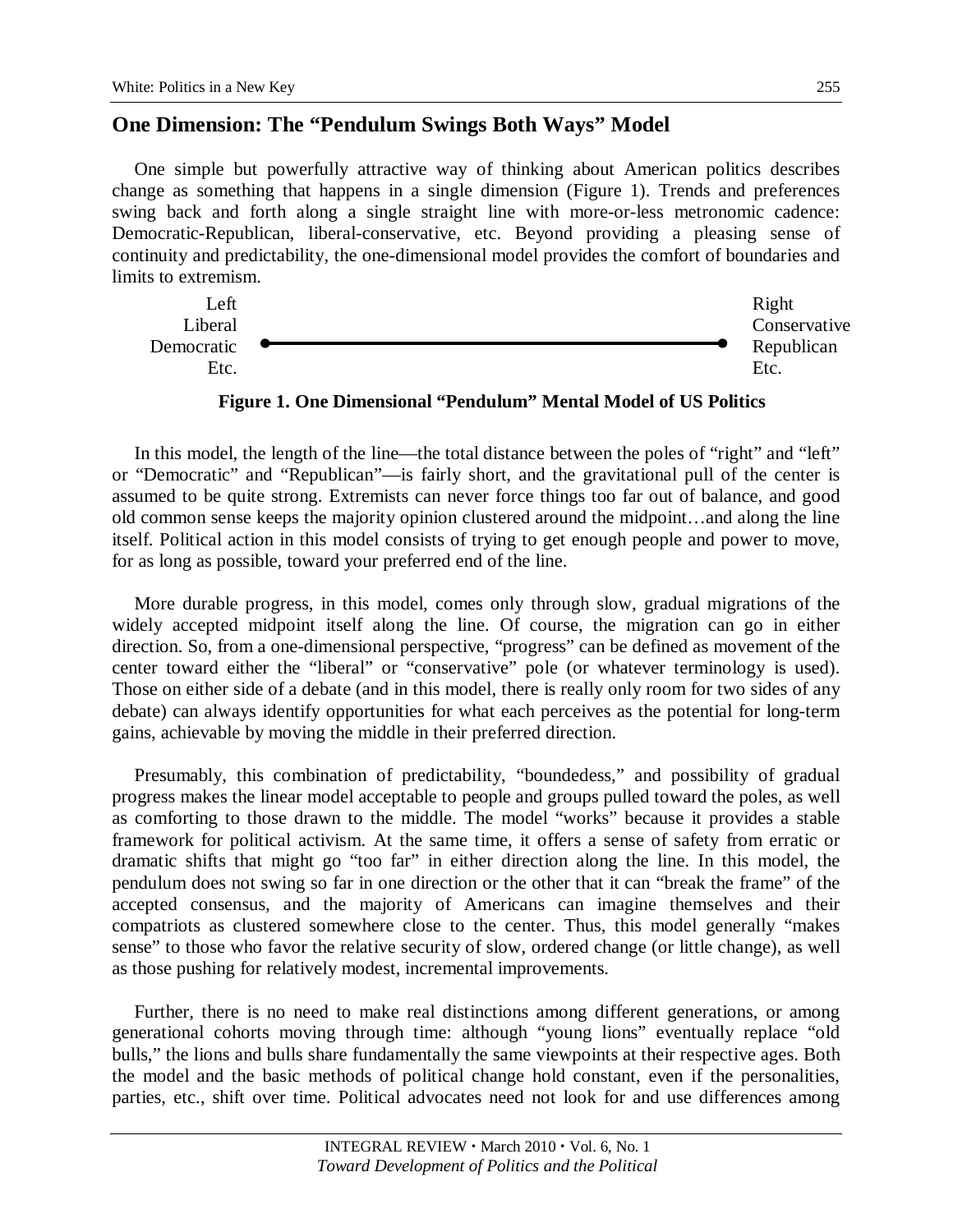generations or cohorts, but simply "train up" rising young leaders in the received wisdom of the particular political viewpoint. This model seems to fit quite nicely with the recent spate of "Generation X" Fundamentalist Christian parents sending their kids to summer camps that inculcate the 1980-90s Evangelical model of public activism, as well as the tendency among "Baby Boomer" Progressives to want young people to re-create the 1960s political culture and organizing methods. And, perhaps, the not-so-surprising outcome of many of the Millennial young people (politely) rejecting both of those models.

## **Two Dimensions: The "What Goes Around, Comes Around" Model**

A more complex version of the linear view uses a two-dimensional cycle (Figure 2) as a metaphor. In this model, "everything has its season," and every action leads—eventually—to an opposite reaction. Political trends and preferences may seem to come and go, but underneath it all, there is a predictable rhythm. This is roughly the political equivalent of "just stick around, bell bottoms will be back in style again in 30 years or so."

As an example, the excesses of a Republican Congress give way to a rebirth of liberal activism, which then leads to the election of a Democratic President, who joins with a Democratic Congress to implement activist policies, which in turn triggers a conservative backlash, and so on and so on through time.

Like its one-dimensional cousin, this model has an appealing sense of stability, and even order. The downside of predictability is (seeming) inevitability: A causes B, which leads to C, and then on to D, which brings us back to A. Although there is room in this model for some gradual "progress," the opportunities for enduring change in this cyclical model may seem in some ways more limited than in the linear world. Unintended consequences are not only unavoidable, they are expected.



**Figure 2. Two Dimensional "Cyclical" Mental Model of US** 

Carrying around this rather grim, Sisyphusian sense of how politics works may contribute to the burnout and disenchantment that so often claims political activists. Since you can't freeze time, whatever progress you make is subject to—at best—only partial reverses as the wheel turns. And since the wheel won't rotate all the way back for a couple of generations, well, political activism might seem pretty disheartening. However, this model does offer opportunities for some forms of progress, in three ways:

1. "Move the center." As in the linear model, the center can and does gradually shift over time, taking the entire "cycle" along with it. And, as in the linear model, different people can and do define "progress" as movement in any direction, so change can and does happen—but so, of course, can reversion.

2. "Get what you can get, and then fight a rear-guard action against revanchism." Most relatively mainstream groups profess to believe that their time will eventually come. And when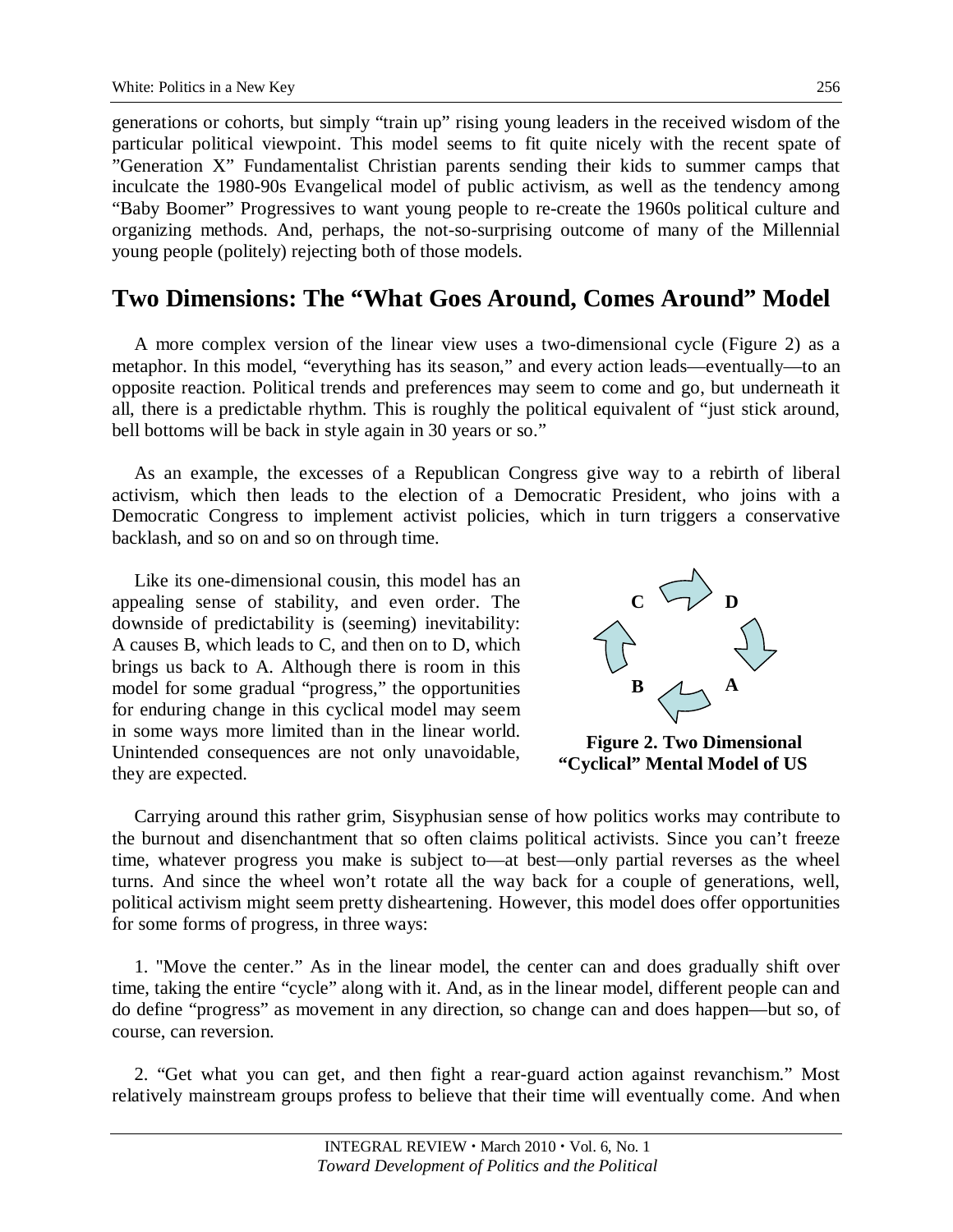their moment arrives, they'll struggle to implement as many legal, structural, and procedural modifications as they can, and to make their moment last. This mental model might help explain some of the excesses that inevitably occur when an ideology, party, or generational cohort takes power: if a group's members believe (consciously or not) that their time in power will be brief and their gains reversible, it seems sensible to push their agenda as hard as possible for as long as possible. When their opponents retake power, they would quite logically fight to prevent their changes from being dismantled, while rebuilding their team and re-tooling for the moment when they can (finally!) reclaim power.

3. "Plan for the next war." From a cyclical viewpoint, progress can be made if groups avoid getting caught in the one-dimensional trap of building a Maginot Line to fight the last war. Instead, there is potential to create an insurgency that will replace the current order more quickly and more effectively this time around. This leads to strategies like "working smarter" and developing new, more conditions-sensitive leadership.

Although this model and its methods are not incompatible with the *language* of transformation, paradigm shifts, etc., the reality of using this mental model may well be (for very good and compelling reasons) that truly transformational change hovers chimerically on the horizon, while the stern tasks of grinding out progress and preventing losses predominate.

## **Two Dimensions: The Strauss & Howe Model of American Political Cycles**

One of the most compelling examples of the cyclical model of American democracy comes from William Strauss and Neil Howe (1991, 1997). In *Generations, Fourth Turning,* and subsequent writings,<sup>[6](#page-5-0)</sup> they posited that four generational archetypes (Heroes, Artists, Prophets, and Nomads—see Figure 3 for details) recur over and over in the US, in predictable generational cycles of roughly 20 years. They assert that each of these generational cohorts reacts both to the cultural climate created by the preceding generations, and to the larger climate (e.g., global, technological, etc.) in ways that are broadly predictable, based on their place in the generational archetype cycle.

Further, Strauss and Howe posit that there are also cycles in the types of challenges facing American society, which correspond to the archetypes of the generational cohorts leading the response to these circumstances. So, they argue, a "Hero" cohort like the Greatest Generation faces (or raises up) a "Secular Crisis" like WWII, during which Americans must band together to overcome. The resolution of the "Crisis" Era leads to a "High" Era of broad consensus and repressed conflict dominated by "Artists," such as the late 1940s through the early 1960s when the Silent Generation came of age in the time of the GI Bill and *Father Knows Best*. Following this, the rising "Prophet" generation then initiates a "Spiritual Crisis" that leads to an "Awakening" Era, as the Baby Boomers did when they called into question the core values of American society during the 1960s and 1970s. In turn, "Nomads" like "Generation X" endure an "Unraveling" Era, like the crime-obsessed, me-first, "Greed is Good" era of the 1980-1990s, which leads to the next "Secular Crisis" and "Crisis" Era, and the rise of another "Hero" cohort,

<span id="page-5-0"></span><sup>&</sup>lt;sup>6</sup> For example, see [www.fourthturning.com.](http://www.fourthturning.com/)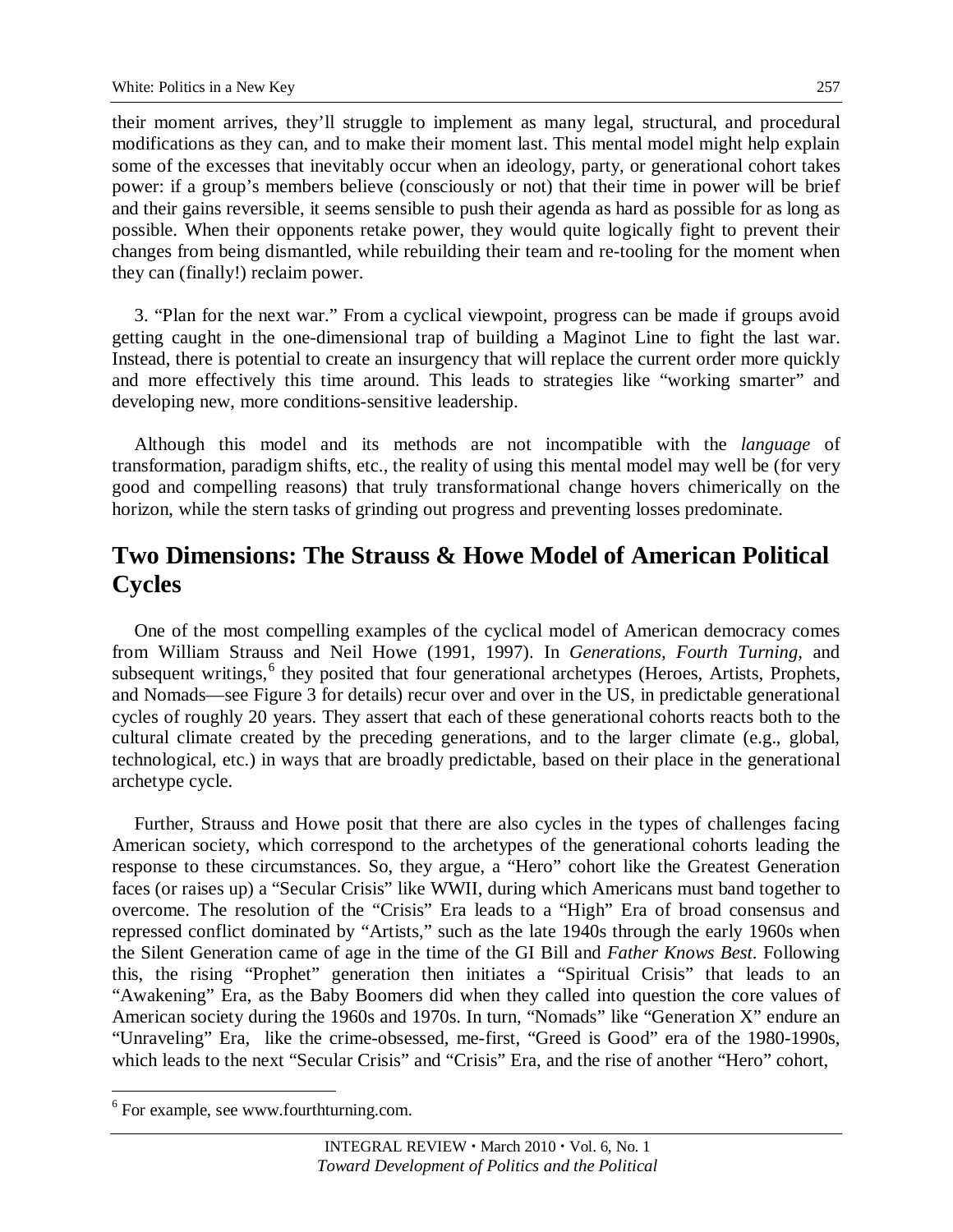

#### **"Heroes"**

*Examples:* **Greatest Generation,** b. 1901 – 1924; **Millennials,** b. 1984 – 2003 *Current ages*: 7 - 26, 86+ We know **Heroes** best for their collective coming-of-age triumphs and for their hubristic elder achievements. Increasingly protected as children, they become increasingly indulgent as parents. Their principal endowment activities are in the domain of *community*, *affluence*, and *technology*. They have been vigorous and rational institution builders. All have been aggressive advocates of economic prosperity and public optimism in midlife; and all have maintained a reputation for civic energy and competence even deep into old age.



**"Artists"** *Example***: Silent Generation,**  b. 1925 – 1942 *Current ages*: 68 - 85 We know **Artists** best for their quiet years of rising adulthood and during their midlife years of flexible, consensus-building leadership. Overprotected as children, they become underprotective parents. Their principal endowment activities are in the domain of *pluralism*, *expertise*, and *due process*. These have been sensitive and complex social technicians, advocates of fair play and the politics of inclusion. With the single exception of Andrew Jackson, they rank as the most expert and credentialed of American political leaders.

**"Nomads"** *Example:* **Generation X,**  b. 1961 – 1984 *Current ages:* 26 - 49 We know **Nomads** best for their rising-adult years of hell-raising and for their midlife years of hands-on, get-it-done leadership. Underprotected as children, they become overprotective parents. Their principal endowments are in the domains of *liberty*, *survival*, and *honor*. These have been cunning, hard-to-fool realists—taciturn warriors who prefer to meet problems and adversaries one-on-one.



#### **"Prophets"** *Example:* **Baby Boomers, b. 1943 – 1960**

*Current ages:* 50 - 67 We know **Prophets** for their coming-of-age passion and for their principled elder stewardship. Increasingly indulged as children, they become increasingly protective as parents. Their principal endowments are in the domain of *vision, values*, and *religion*. These have been principled moralists, summoners of human sacrifice, wagers of righteous wars. Early in life, few saw combat in uniform; late in life, most came to be revered more for their inspiring words than for their grand deeds.



**Figure 3. Two-Dimensional Generational Archetypes in Current American Life** (from Strauss & Howe's *Fourth Turning, (1997, pp. 95-97) and other sources*)

> INTEGRAL REVIEW · March 2010 · Vol. 6, No. 1 *Toward Development of Politics and the Political*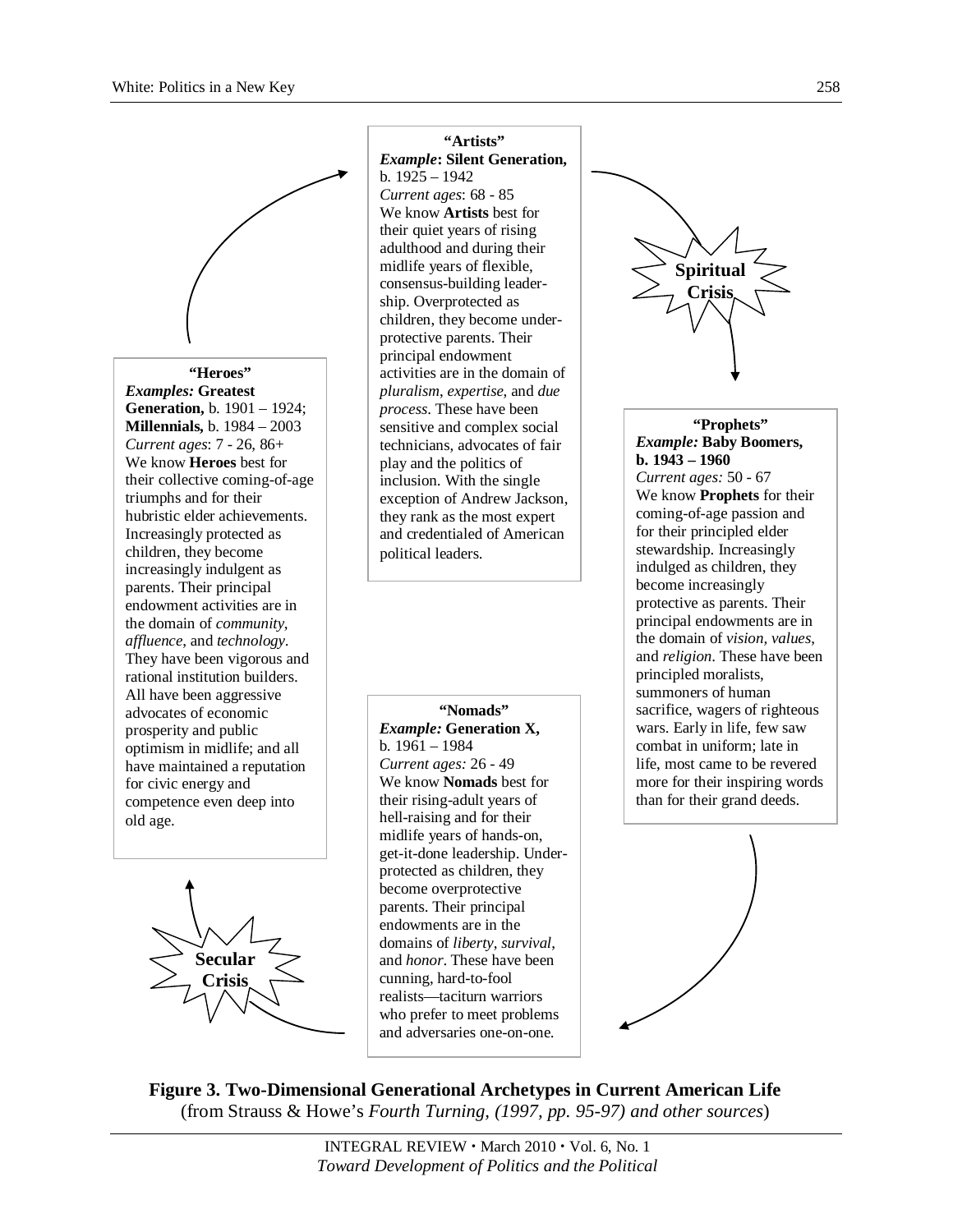Era: **"Crisis"** Archetype: **Hero** Cohorts coming of age: **Greatest Generation,**  b. 1901 – 1924; **Millennials,**  b. 1984 - 2003 Current ages: 86+; 7 -26 Orientation: Collective Focus: Outer Threat Dynamic: Active Mindset: Verities Realm of action: Government Stance toward government: Rebuild Experience: Unity, collective action Purpose: *"The society must survive"*



Era: **"High"** Archetype: **Artist** Cohort coming of age: **Silent Generation,**  b. 1925 – 1942 Current ages: 68 - 85 Orientation: Collective Focus: Outer Opportunity Dynamic: Reactive Mindset: Verities Realm of action: Civic groups Stance toward government: Reform Experience: Prosperity, harmony, education Purpose: *"The society must prosper"*

Era: **"Unraveling"** Archetype: **Nomad** Cohort coming of age: **Generation X,**  b. 1961 - 1984 Current ages: 26 - 49 Orientation: Individual Focus: Inner Threat Dynamic: Reactive Mindset: Possibilities Realm of action: Private sector Stance toward government: Replace Experience: Consolidation, individuation, protection Purpose: *"The society must cope"*



Era: **"Awakening"** Archetype: **Prophet** Cohort coming of age: **Baby Boomers,**  b. 1943 – 1960 Current ages: 50 - 67 Orientation: Individual Focus: Inner Opportunity Dynamic: Active Mindset: Possibilities Realm of action: The personal is political Stance toward government: Resent Experience: Diversity, liberation, expansion Purpose: *"The society must explore"*



**Figure 4. Characteristics of Generational Archetypes and Corresponding Eras Leading up to the Present, and Projected into the Future** (extrapolated from Strauss & Howe's *Fourth Turning* and other sources)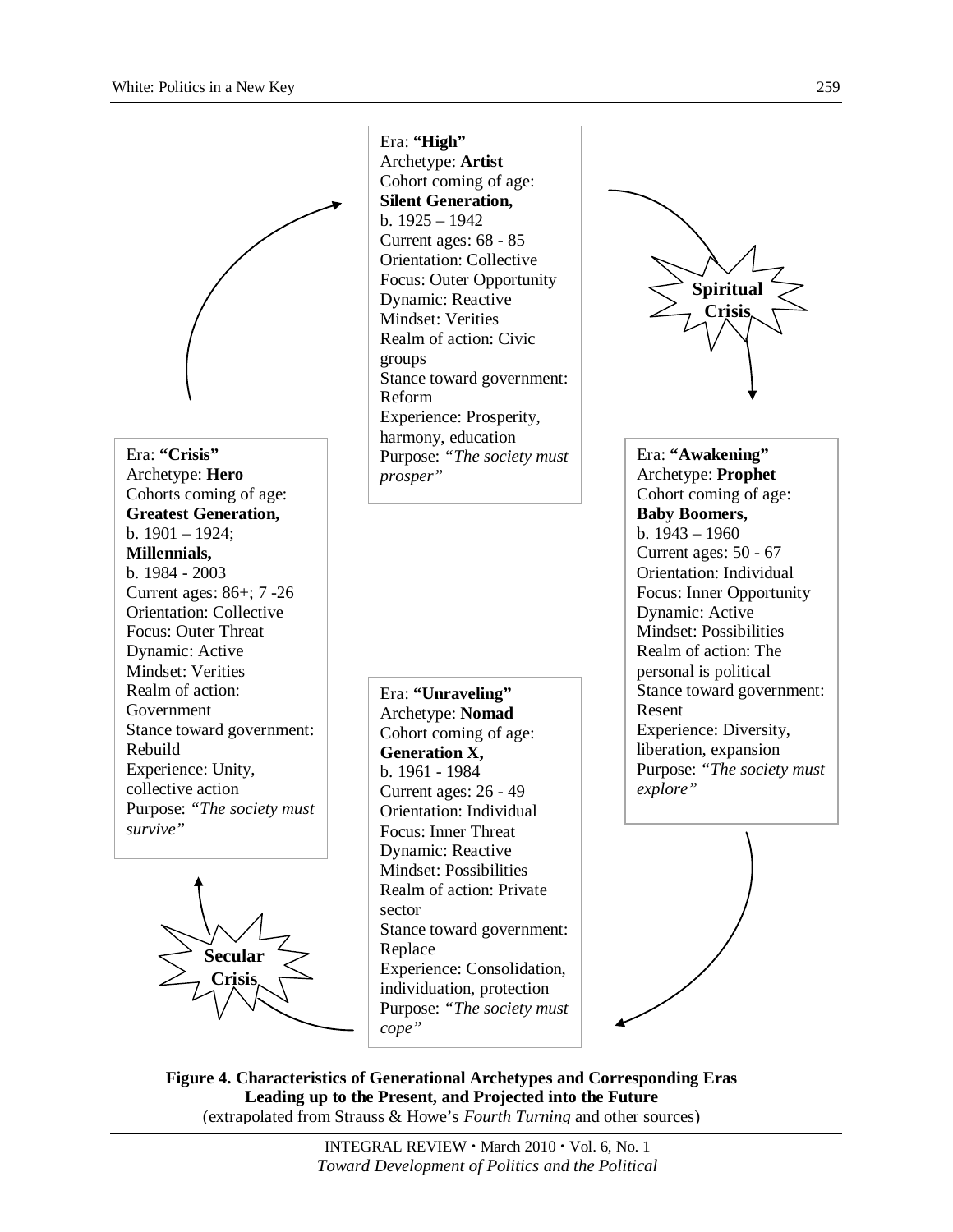projected to be the Millennials. Figure 4 extrapolates further from the basic Strauss and Howe model, suggesting ways that generational cohorts and the corresponding eras might be distinguished.

As these cohorts move through time, each appears to have quite distinctive ways of expressing values and principles, favored forms of action, preferred realms for intervention, etc. For example, the Silent Generation populated many of the large national civic groups like the ACLU and the League of Women Voters; whereas many Gen Xers have turned their successful private sector experiences to re-tooling the nonprofit world.

Although careful to avoid determinism, Strauss and Howe suggest that there is some predictability in the general contours and broad trends of American life. Quite wisely, they do not say how those trends will actually play out in each generational cohort or particular period in the future, just that certain patterns will reappear, predictably, time and again. The Strauss and Howe model picks out of the seemingly chaotic noise of the American Experience an *underlying rhythm and a simple melody*. The task of political advocates, it follows, is to dance to the pulse of the times by understanding the characteristics and configurations of both the rising generation and the generations currently in power, as well as the prevailing—and rising—mood of the country. A kind of "musical sensitivity" helps political advocates get ahead of trends by getting a feel for the (approximate) future, and gives them an edge in the three core political activities of the two-dimensional, cyclical model: shifting the center; fighting rear-guard actions; and building for the next war.

Of course, this model has its weaknesses. Beyond its limitations as a hugely broad-brush approach, the Strauss and Howe model begins to show cracks when the authors extend it back into pre-American Revolution "Anglo-American" history. Although on the surface their evidence seems intriguing, this reach into history may be more confusing than illuminating, for reasons outlined later in this article. Similarly, any attempt to project this kind of American particularism too far into a future seems unwise. We appear headed toward an era of greater interdependence, and we may be poised for some unimagined leaps forward (or backward) into dramatically different ways of life.

Finally, the reference to "Anglo-American" history points to the absence, in Strauss and Howe's theory, of the experiences and impact of the many immigrants not "assimilated" into Anglo-American history and culture, as well the many people in the US who do not conform to the majority culture. But although Strauss and Howe look primarily at "Anglo-American" culture, similar distinctions seem to crop up outside of the mainstream culture as well. For example, some commentators have suggested familiar-sounding contrasts between the "Civil Rights Generation" (Baby Boomer) and the "Hip-Hop Generation" (Gen X) among African-Americans (see, for example, Goff, 2008; Kitwana, 2003), and interesting differences among different generations of gay men have also been proposed. Their theory does not address at all recent immigrants and their families (about 10 percent of the US population), who seem likely to be influenced as much (if not more) by their experiences outside of American culture as by their US-born generational cohorts.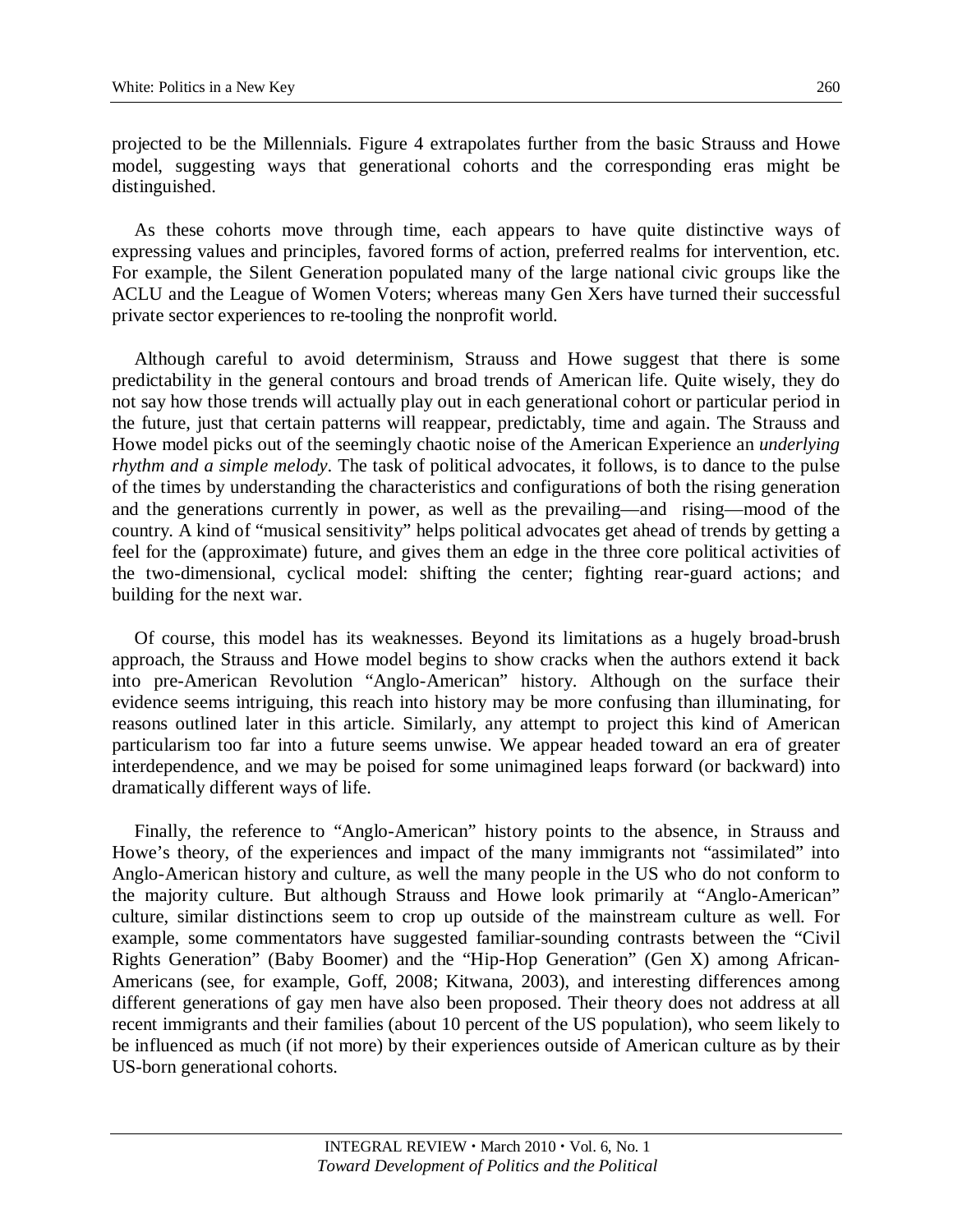## **Three Dimensions: The "Singing in a Higher Key" Model**

The "cyclical model" above has both a stable rhythm (a new generational cohort appears every 20-25 years) and a predictable, repetitive melody. Viewed from above (as in the twodimensional model shown in Figure 2), it portrays a harmonious repeating cycle over time.

But what if those patterns that Strauss and Howe observed were plotted in three dimensions, adding a developmental axis (Figure 5)? Would the American historical cycles (and the cycles in "Anglo-American" history before them, and those of the potential future beyond) reveal a different kind of pattern? Would this perspective suggest the potential for more enduring change, perhaps even societal transformation? Could this kind of "perspective shift" help us imagine politics being sung in a "higher key?"

Imagine trying to record on paper the output of a musician playing four notes over and over again, but without using the standard musical staff (the grid of lines used for writing music). Even if the musician changed to a different key, the pattern of the written notes would look the same, without the context of a grid to indicate pitch and direction. From this sort of twodimensional perspective, a "do-re-mi-fa-do-re-mi-fa" melody would look just like an "mi-fa-lati-mi-fa-la-ti" melody or a "la-ti-do-re-la-ti-re-do" melody.

Add the staff, however, and the notes from the different melodies would appear in different places, making changes in key obvious, as well as any differences in the notes and patterns, and the direction of the music. From this three-dimensional vantage point, a similar quantitative melody (four notes in a repeating, cyclical pattern) would have a *large qualitative difference*.

In the first iteration of their theory, Strauss and Howe suggested a timeline of "cycles" that began around the time of the exploration and colonization of North America—a time of tremendous religious, political, scientific, philosophical, psychological, and societal upheaval. The Scientific Revolution, the Reformation, the American Revolution, all created conditions that made possible profound, fundamental changes in how individuals and societies perceived themselves and their relationships to each other.

Arguably, these were times of developmental shifts in both individuals and societies (and the governments created by these people, as in the emergence of American democracy). In these conditions, it seems plausible that a new societal "cycle" (like the melody in the example above) might have begun, perhaps replacing an earlier one, or—more probably—overlaying and building upon an earlier one. So, although the basic pattern of the cycle could appear to remain the same, the new cycle might instead be repeating in ways that corresponded with the new, more complex challenges that people and the society were experiencing. The cycle may have "changed keys" from the previous one, even though the basic patterns may have remained similar. In this way, although the cyclical patterns the American colonists inherited from the generational cohorts of medieval England (and Europe) might appear to roughly correspond in *archetypal form*, the old and new patterns might, upon closer examination, have a very different *context and content*.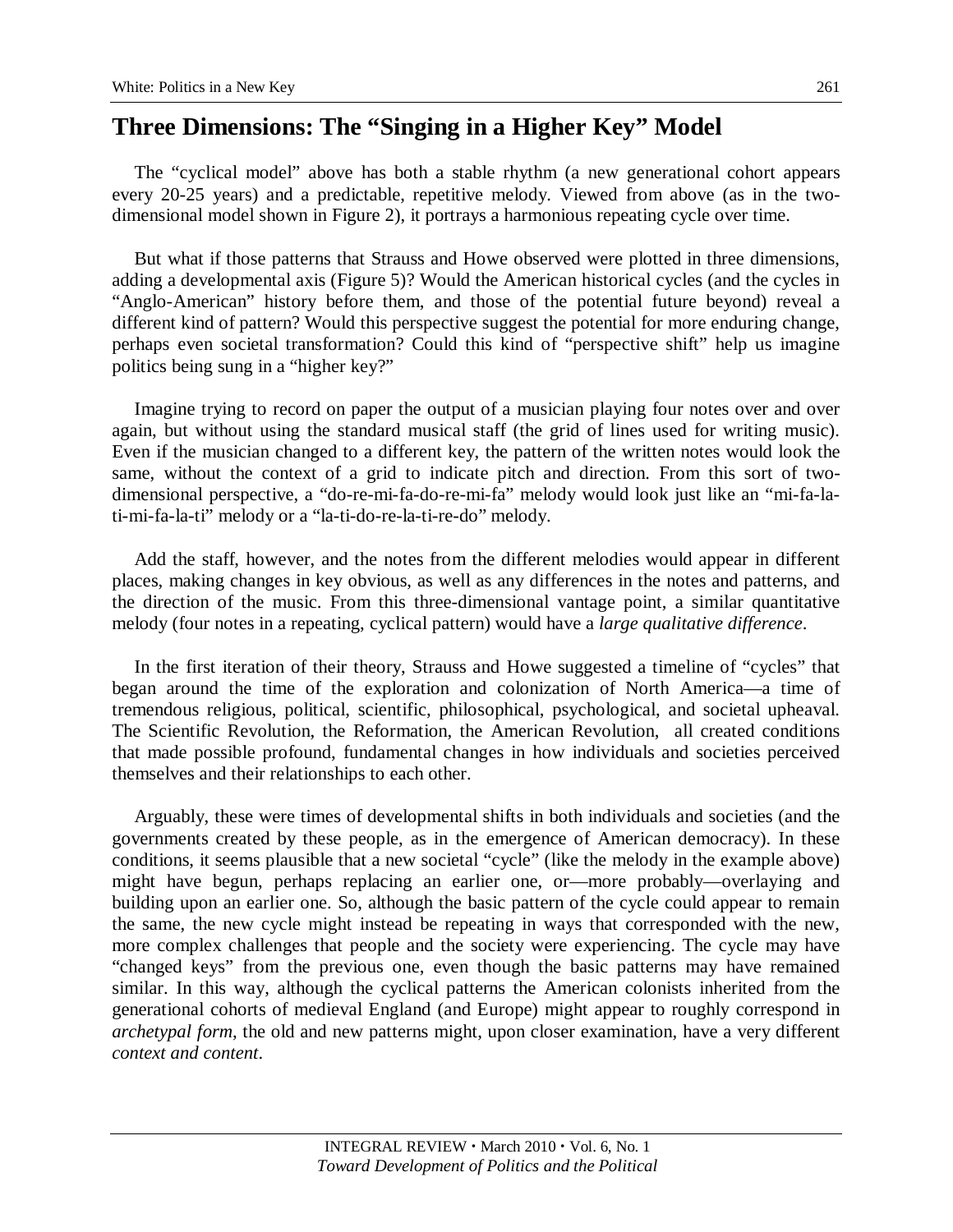However, trying to capture that difference in a two-dimensional model would probably result in these quite different cycles looking—and being represented—much the same. Even though a profound change may have shifted the society from an older, stable, medieval, monarchic "A-B-C-D-A-B-C-D" cycle to a newly stable, modern, democratic "C-D-E-F-C-D-E-F" cycle, the twodimensional Strauss and Howe perspective would not capture this upheaval (e.g., compare the "Two Dimensional" model of Figure 2 with the "Three Dimensional" model shown in Figure 5).That type of "developmental shift" might best be represented in the "widening spiral" model shown in Figure 5, where although the cyclical pattern is repeated, it repeats at a level that encompasses a wider range of experience, and a greater degree of complexity and challenge.

Although it required a dramatic shift in individual and collective perspective to move from living as monarchic subjects whose sole duties were fealty, to becoming democratic citizens facing far more complex demands, a "two-dimensional" model cannot and does not account for this kind of change. In the Strauss and Howe world, a cohort of medieval serfs in  $16<sup>th</sup>$  century England are of the same "archetype" as Internet-buzzing Americans of the  $21<sup>st</sup>$  century—and that same archetype is projected to return again in the  $23<sup>rd</sup>$  century. Although it is true we still read Shakespeare and the Bhagavad Gita because some aspects of human nature and experience remain timeless, in many other important ways, people and the societies we create have evolved to levels of far greater complexity.



**Figure 5. Three-Dimensional "Spiral" Mental Model of U.S. Politics**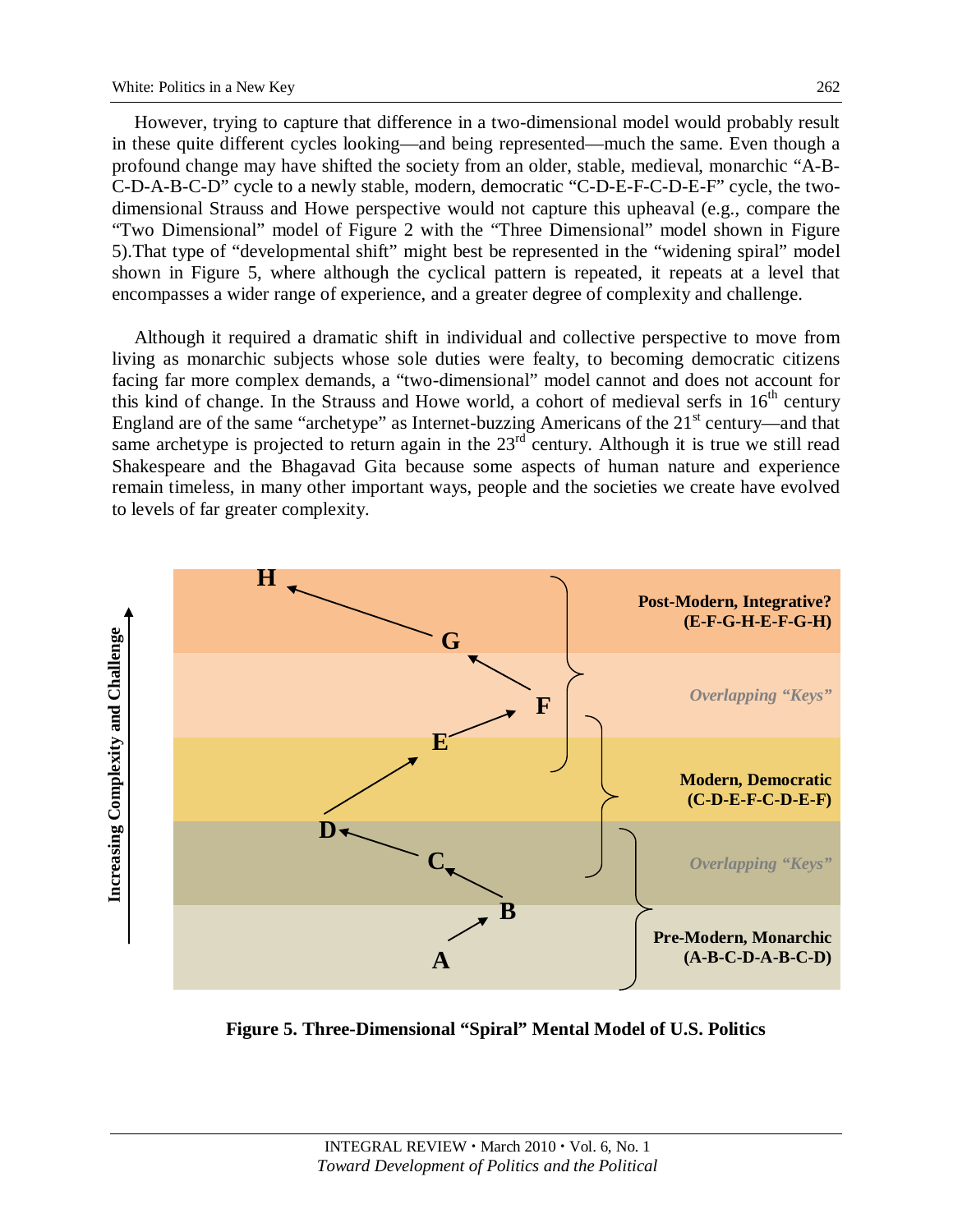This, it seems, highlights the weaknesses of employing just a two-dimensional representation of both "Anglo-American" and American historical cycles, and of projecting too far forward into the future. First, as many have argued, the American Revolutionary period corresponded with a (however imperfectly realized) developmental shift for individuals, societies, and governments. So whatever relationship there may be among generational cycles going back into "Anglo-American" history and forward into the future, although the "melodies and rhythms" may be similar, they may actually be "played" in different developmental "keys." That is, a Hero generation might have appeared every 80 years or so in Medieval England, just as a Hero generation might have appeared every 80 years in the post-Revolutionary US. However, the US Heroes of the  $18<sup>th</sup>-20<sup>th</sup>$  centuries would face much denser (intellectually, emotionally, psychologically, etc.) challenges than those that faced their  $14<sup>th</sup>$ -17<sup>th</sup> century English counterparts. The modern, US Heroes (or any other generational cohort of the modern United States) would have to "sing" a similar song, but in a "higher key" that corresponded to the greater level of complexity and challenge in the world around them

Second, viewing the generational cycles through a two-dimensional lens limits the potential for imagining a developmental shift upward (as well as the tragic possibility of a developmental shift downward). Lasting change, in this view, can only occur by "moving the center." Third, understanding the generational cycles as two-dimensional limits considering the potential for developmental growth *within* the cohorts and cycles, where each cohort might attempt to build on the advancements of previous cohorts, without falling prey to the pitfalls created by the previous generations' efforts—and thereby repeating the inevitable cycle.

### **Three Dimensions: Accounting for Generational Cohorts**

So, then, what advantages would a three-dimensional model offer (Figure 5)? First of all, as George Box famously noted, all models are wrong, but some models are useful.<sup>[7](#page-11-0)</sup> The threedimensional model's usefulness lies not in how well it corresponds to reality (like the other models, probably not so accurately), but in whether it enables us to think differently about the potential for political change, and our ability to help catalyze that change.

In political advocacy, the three-dimensional model has the obvious appeal of allowing a greater amount of progress in more dimensions—people and cohorts (as well as movements and political parties) can grow not only within their existing contexts, but also grow into more complex, nuanced modes of understanding and acting. The three-dimensional model suggests a more open pathway of possibility.

At the same time, it does not completely break with the one- or two-dimensional models. Instead, it builds on the familiar "moving along the line" and "things go in cycles" orientations, by adding another dimension. As an extension of already-established patterns in the political culture, the three-dimensional model offers a progressive, logical pathway to a different way of

<span id="page-11-0"></span><sup>&</sup>lt;sup>7</sup> There are, of course, other "three-dimensional" models of politics. Most, however, are static, and simply create models with two (or sometimes more) axes that locate political opinions, parties, and ideologies in spatial relationship to each other. Some of these axes include "liberal-conservative," "libertariancommunitarian," "cosmopolitan-nationalist," "individual-group," etc. Although useful for mapping, these essentially static models alone offer little insight on pathways toward change and progress over time.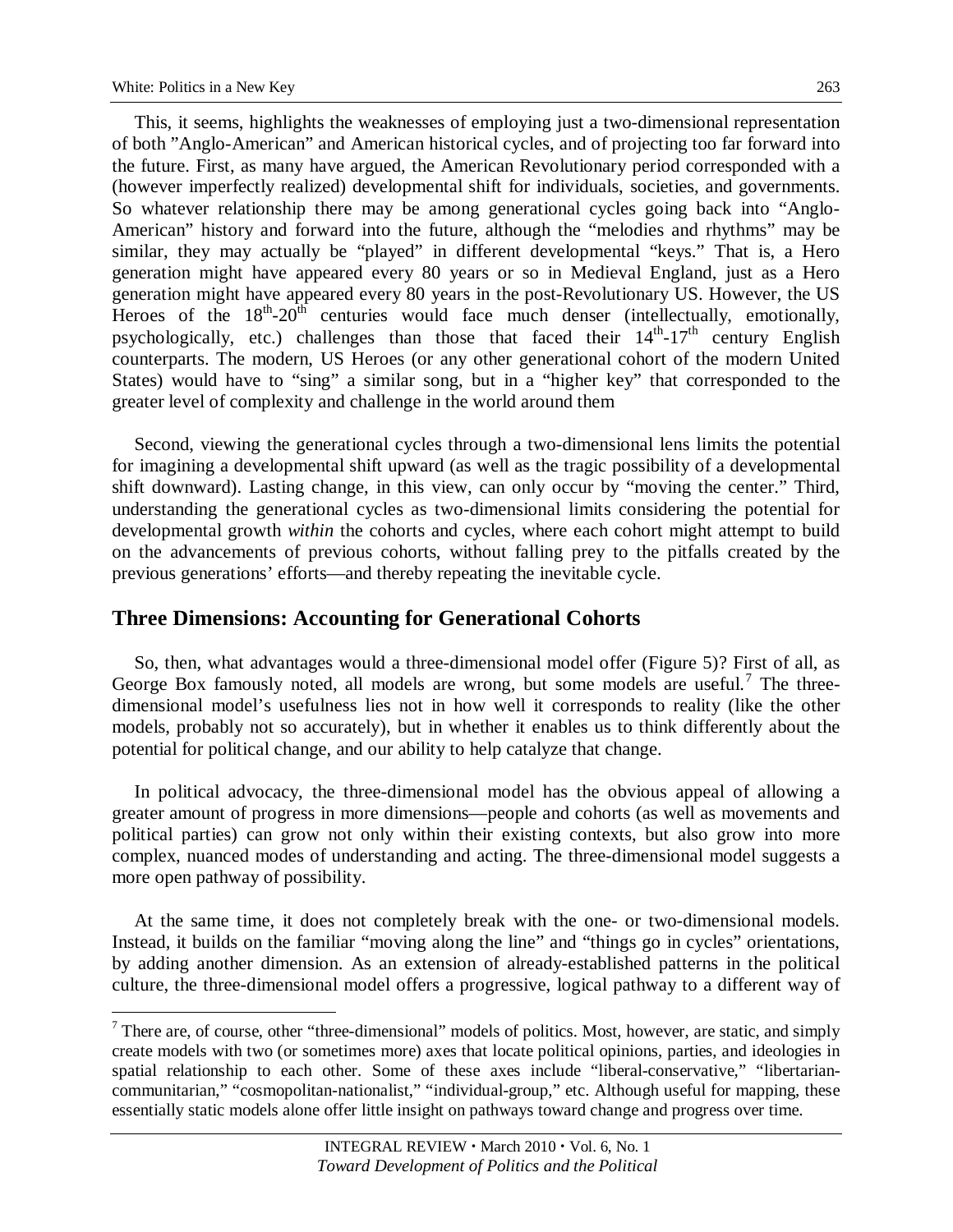understanding politics, which (seemingly) could be quite accessible to those comfortable with the one- and two-dimensional models. The changes in this model grow out of the received tradition of values, patterns, and structures, and continue along a roughly similar (although widening and rising) circular pathway. The model has the added advantage of not requiring *everyone* to rise to some new level; it also suggests that simply changing and growing *within* a generational cohort (or party, ideology, etc.), can also contribute to the general progress.<sup>[8](#page-12-0)</sup>

Exactly what all these changes might look like, and how it would happen, of course, are at this point speculative. Of course, it's tremendously tempting to load up the rising generation with a wheelbarrow-full of familiar issues, policies, and positions. However, assuming that "the future will be just like the present, only more so," would be more in line with the one- and twodimensional models, and might close out the range of possibilities by focusing on the *content* before first understanding the *context*. And the context that came to light through working firsthand with members of the various generational cohorts revealed some unexpected information to me and my colleagues.

### **Action Research: The Generations Map Themselves**

At first, I was tempted to "map" various developmental theories and stages onto Strauss and Howe's archetypes and cycles. This yielded some intriguing possibilities, but it seemed unwise to force too much of an "apples and oranges" comparison. Although (for example) the Greatest Generation and the "Secular Crisis" it survived in some ways appear to match the characteristics of a "Red/BLUE" ("Spiral Dynamics") or "Imperial II" (Kegan) orientation, the nuances of reality cautioned against simply slapping a developmental stage label onto an entire generational cohort and/or moment in history.<sup>[9](#page-12-1)</sup>

Besides, each generational cohort, in conjunction with the other generational cohorts alive at the time, will face challenges at a multitude of developmental levels, and each has the option of responding at a multitude of levels. For example, the Depression and WWII presented both a survival threat (severe poverty and world war) and an existential threat (responding to the Fascist manifestation of evil) to the Greatest Generation. For very good reasons, most Americans chose to subsume the latter in the interest of solving the former, and focused on the formidable challenges of rebalancing the economy and "making the world safe for democracy." The Cold

<span id="page-12-0"></span><sup>&</sup>lt;sup>8</sup> This explicitly developmental perspective on change is quite often absent from existing political advocacy efforts. Some advocates measure effectiveness by results, regardless of motivations; support for a goal is their desired outcome, not necessarily transformation, Other political advocates see success as changing the perspectives and worldviews of others, leading to alignment in both philosophy and action. The three-dimensional model opens the possibility for a "both/and" approach, where both growth within an existing worldview *and* a movement to a new worldview can support a political development process.

<span id="page-12-1"></span><sup>&</sup>lt;sup>9</sup> Many different developmental models appear, at least on the surface, to share similarities with the generational cohort cycles outlined by Strauss and Howe. Some of the most familiar, like those created by Robert Kegan (1991) and Clare Graves (whose model was extended and popularized by Beck and Cowan's (1996) *Spiral Dynamics*), have been applied in circumstances like this, as interest in adult development has increased. However, as Sara Ross (2008), among others, suggested, similarity on the surface often masks great difference at the core, and cross-comparisons often decrease specificity and increase the potential for misunderstandings.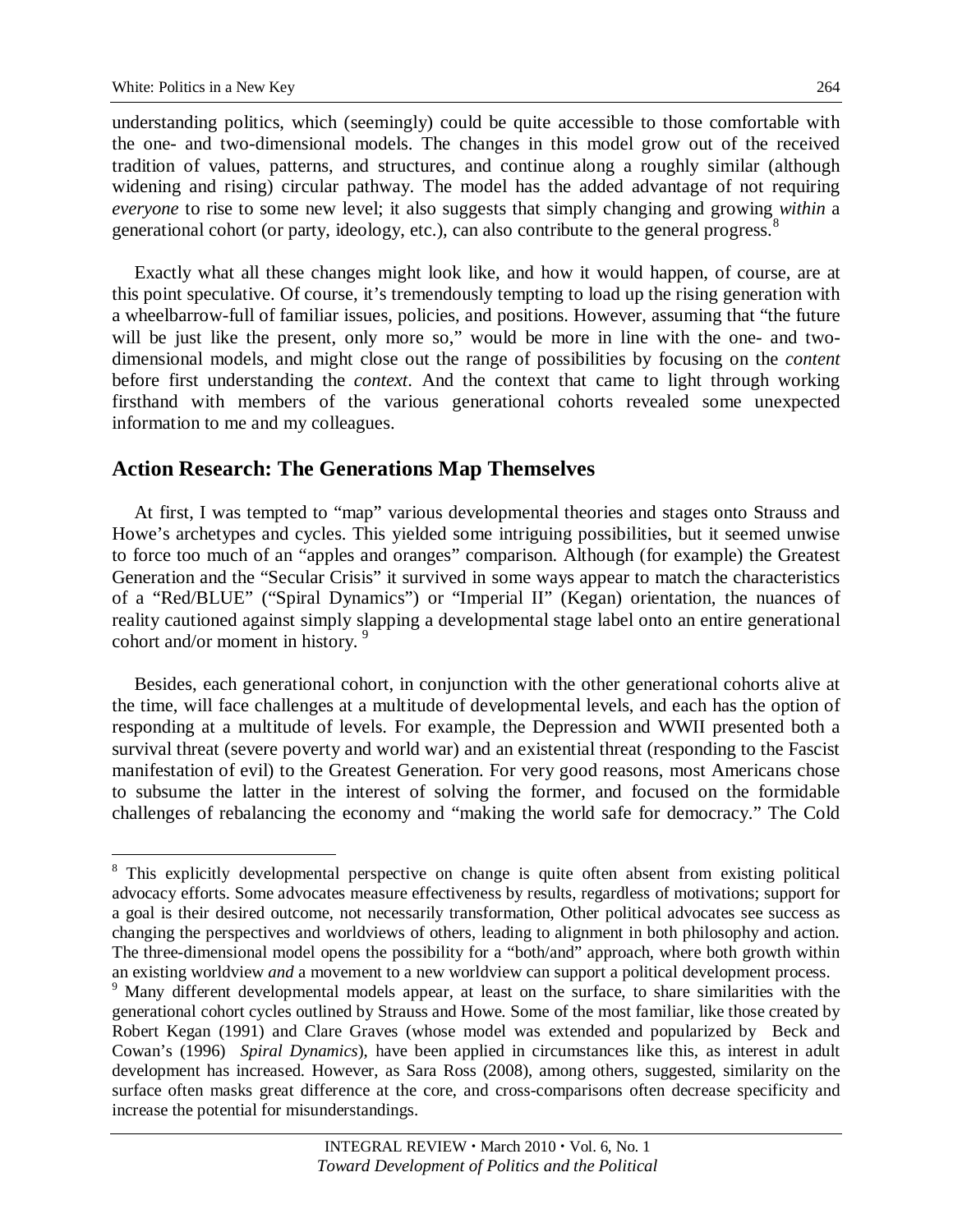War presented similar developmental challenges, but the Silent Generation, for both practical and preferential reasons, focused more intently on the existential threat of competing ideologies and the very real possibility of global annihilation.

Therefore, instead of creating a complex theoretical framework for our work with the "Generations Salons," I decided to focus first on what was fairly obvious: people could selfidentify easily into generational cohorts like "Baby Boomers" and "Gen Xers." In our first attempts to use this conceptual framework with a group of politically engaged people, we chose not to present a theory to the group and then ask them to discuss the implications. Instead, we asked people, together, as generational cohorts, to create and weave together their own developmental narrative out of their individual and combined "political coming of age stories." By sharing these stories across the generational cohorts, we hoped the developmental challenges and opportunities might become apparent.

Our intent was to create an opportunity for each generational cohort to claim its unique identity, and then encourage all the generational cohorts to fit their experiences into a larger story that defined "how we got here," which would then imply the possibility of creating a different way of imagining "where we want to go next."

Our hope was that a sense of the possibility for enduring change offered by the threedimensional model would emerge as the groups created open-ended narratives of their own development as individuals, as generational cohorts, and as members of a larger society. Rather than seeing their primary tasks as "moving the center" or "holding the line," we hoped they could discover a sense of progress, possibility, and opportunity. In particular, we hoped that by placing the Millennials at the "open end" of the narrative, the potential for leadership by this generational cohort (and the need for support from the other cohorts) might become a focal point of the conversation.

## **Theory in Action: A Conversation among the Generations**

The "Generations Salons" we hosted are part of an ongoing series of events developed by a San Francisco Bay Area group that formed in 2002 around the question: "How can we change political culture?" In the years since, the group has hosted more than a dozen Salons and workshops where practical approaches to political work are "tried out" by a wonderful group of engaged (and engaging) political activists and activists-to-be from a variety of backgrounds, ages, and perspectives. For these Salons, we tried to have at least three or more members of each current generational cohort (Silent, Boomer, Gen Xers, and Millennials) participating. We asked participants to gather in their generational cohorts and create a narrative of their individual and combined "political coming of age" stories. We then shared these stories among the generational cohorts, beginning with the oldest and moving thorough time to the Millennials, telling a collective story of "how we got here," with the implied possibility of imagining "where we want to go next." The general format follows.

- 1. A brief introduction of the context, the topic, the format, and the people.
- 2. Divide into four groups by generational cohort.

265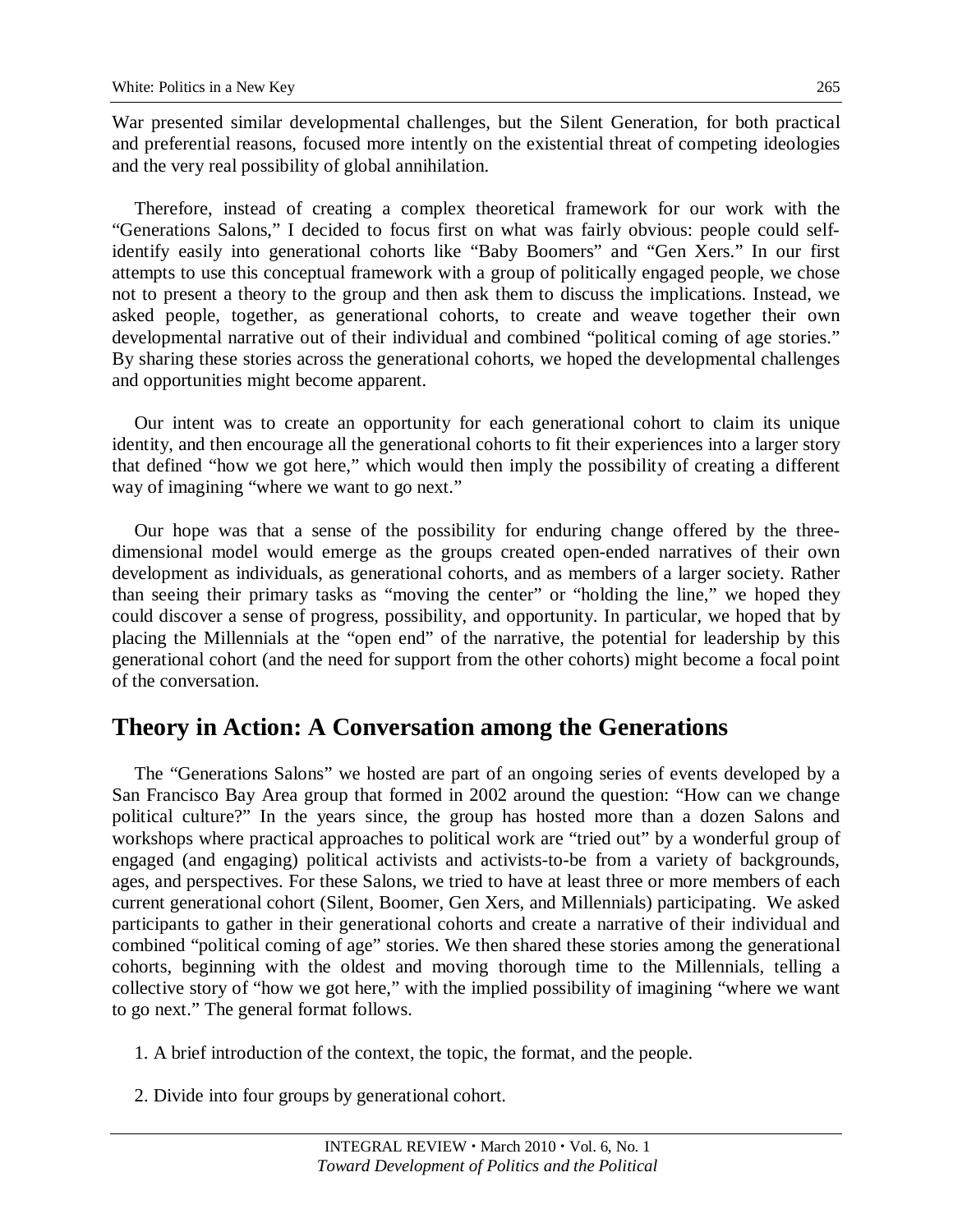3. Ask each individual, and each cohort, to come back to the large group prepared to tell a story about some combination of these items (different variations of the below were tried at different Salons):

- − Your experience when you felt your cohort "came of age" politically.
- − Your generational cohort's landmarks (events, people, milestones, reference points, zeitgeist, metaphors, etc.).
- What your generational cohort is passionate about.
- What you inherited from previous cohorts, both with gratitude and with regret.
- − What you hope to pass on to the next cohort(s), and what you hope they will *not* inherit from you.
- Your best advice for the next generational cohorts(s).
- Your generational cohort's task…and its burden.

4. Bring the separate cohorts together into a large group again, and ask the oldest (Silent) cohort to begin by telling their story. When the Silent Generation's story reaches their "political coming of age moment," they pass the narrative thread to the next-oldest cohort (Boomers), who repeat the process. The thread passes through the Gen Xers, and on to the Millennials, who are just now experiencing their "political coming of age," and are only beginning to project themselves and our society into a possible future.

5. Invite reflection and conversation on what this experience evoked. For example:

- For the older cohorts, reflect on how the younger cohorts unfolded what you helped create, and your own role in that unfolding.
- − For the younger cohorts, reflect on how the world created by the older cohorts influenced your own choices.
- How could we use this experience to change our political culture?
- What can the generational cohorts individually and collectively contribute to the rising Millennials and their potential for leadership?
- Do we want to help the rising cohort of Millennials repeat familiar patterns, or is there potential to move up to a higher level of development?

6. Invite actions to help "step into the future."

From these Salons emerged dramatically different stories than those so often told at political gatherings based on ideology, issue, or political party. As the narration passed from one generational cohort to the next, we experienced the historical forces that had shaped us, and how our actions had shaped history, other generational cohorts, and our shared culture. This illuminated how differences and commonalities had emerged, and why they matter. This new perspective revealed the development of individuals and generational cohorts moving through time—and showed that political identities and worldviews are neither as fixed nor as exclusive as conventional political labels suggest.

The Millennials, in their turn, revealed their potential to shift toward a new and quite compelling future. We also saw how all the cohorts may have misunderstood what each could offer to help the Millennials seize this opportunity, and gained a quite different perspective on their capacity to re-think some aspects of their political identities and strategies.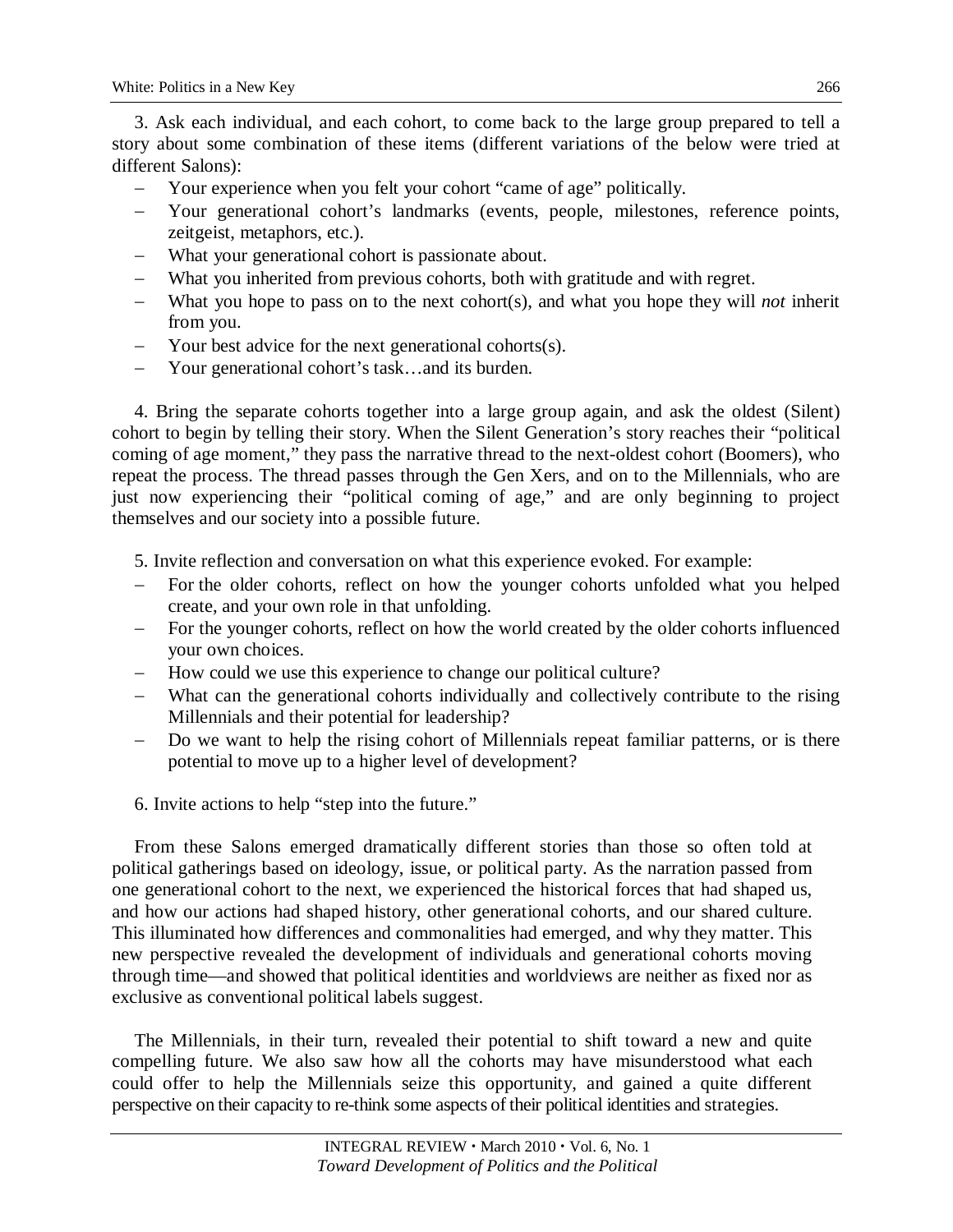#### **The Generations in Action and Reflection**

At each of the Salons, the participants identified the need for more opportunities for members of *all* generational cohorts to experience their potential for growth and leadership, and particularly for engaging with the Millennial Generation. Each of the older cohorts—Silent, Boomer, and Gen X—recognized that they possess unique insights, knowledge, experience, as well as blind spots, all of which will influence the emergence of the Millennials. The older generations expressed an intense yearning for the younger generations to build on their triumphs. But the younger generations seemed to have more interest in learning from what the members of each cohort have learned in their passages through fire and from confronting their shadows.

Although common sense dictates that each generational cohort should pass on both values and lessons learned, the very human tendency is to emphasize hard-won victories and ignore difficult, unresolved issues. In turn, although successive cohorts ought to incorporate the wisdom proffered by their elders, they have often learned as much from what was kept in the dark as they did from what was held up to the light. This—along with the mental models that limit options for growth and development—may well contribute to our political system's continual recycling of past mistakes, and the experience so many political activists have of "beating our heads against the wall" with familiar yet often-ineffective strategies. Our political development may be stunted and our options for action limited—in stark contrast with the perspective shifts and methodology changes (reflecting greater complexity and developmental growth) that have propelled advances in so many other areas like science, business, and technology, for example.

Since our political approaches rarely match the overt rhetorical language of politics (e.g., "New Ideas!", "Moving Forward!", "A Brighter Future!"), there must be some significant obstacles to developing alternative mental models and using a generational cycle of learning and growth as a springboard to political development outside of fora like our Salons. No doubt, many of those obstacles are "external," perhaps the most significant being existential threats to security and prosperity (like the reaction to 9/11, the growing economic stratification/instability, and potential catastrophes from global climate change). Some of the "internal" ones seem equally intractable, like the re-emergence of right-wing extremism and religious beliefs that reject modernity (let alone postmodernity!) out of hand. And, of course, the existing mental models for political change (as described earlier), are difficult to supplant, if for no other reason than that they are familiar, and we seem to have constructed an entire political system on their basis.

Emerging from these Salons, however, is the potential for a new generational cycle, led by the Millennials, with the support and guidance of the older cohorts. As in the three-dimensional model shown in Figure 5, however, generational cohorts may have to learn to "sing" their particular notes in "higher keys," replacing, for example, the expected "C" in the twodimensional "C-D-E-F" cycle with a new, "G" note. Exactly what a "G" note might sound like, and how it would be "sung" are beyond the scope of this article. However, Table 1 lays out some speculative characteristics of a possible new kind of "Hero" archetype compard to that shown in Figure 4. Its members might "sing" this new note, if offered the right kind of support, and the freedom to express themselves.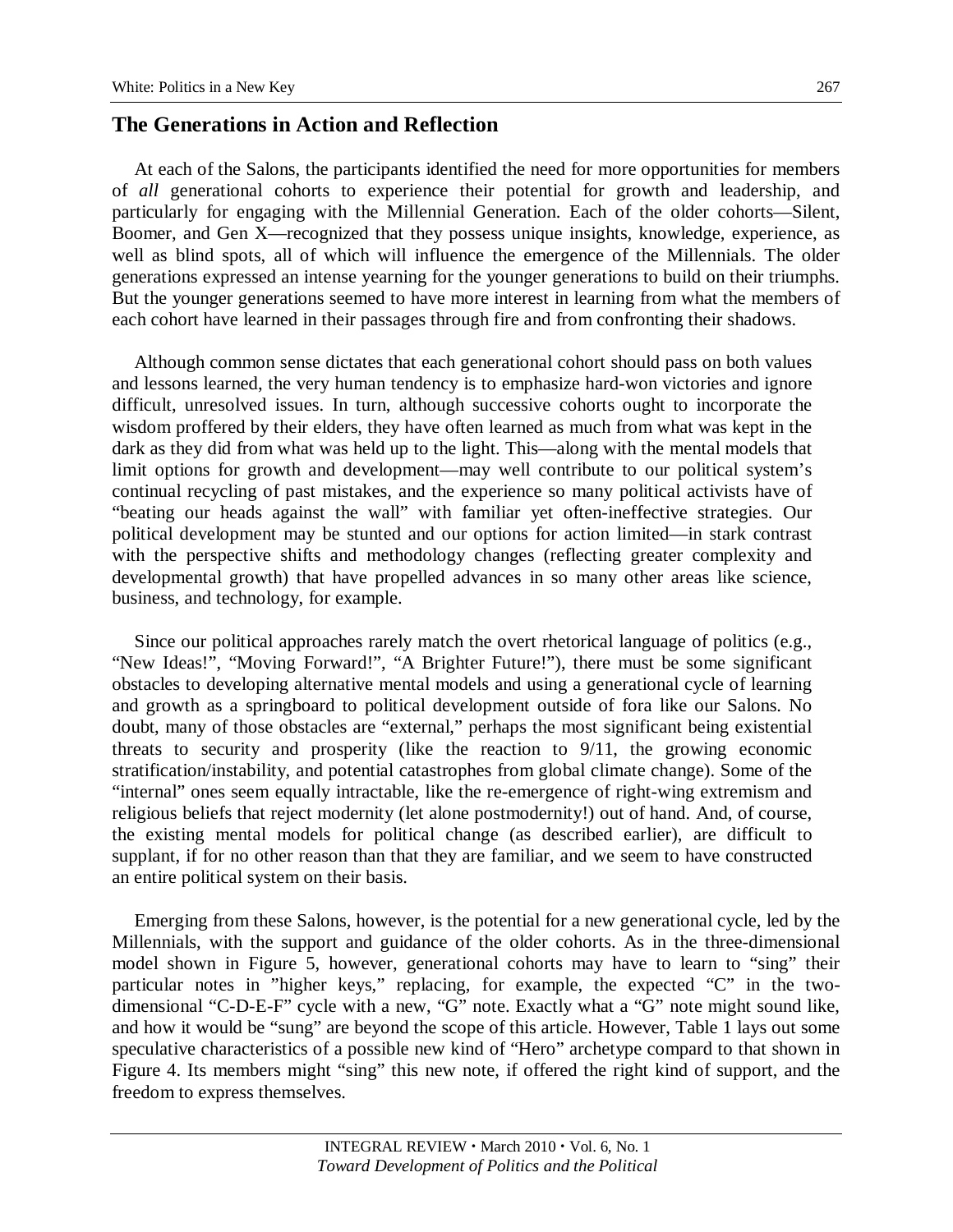After all, one cohort, acting alone (as the participants in the Salons pointed out), does not possess the capacity to undertake that kind of transformation. A generational cohort only just coming of age, like the Millennials, needs the received wisdom, values, and traditions of the previous generations to build upon, as well as the opportunity and resources to generate alternatives. The Millennials need members of the other generational cohorts to break out of the one- and two-dimensional models, and offer the rising generation a context in which a "higher key" becomes a real option.

From the evidence of these Salons, it appears that multi-generational, multi-perspective experiences could become the basis for long-term constituency building, as well as a platform for helping older generational cohorts find truly useful ways to participate in a different kind of political environment. We especially need to explore if and how this framework applies among a variety of people and communities, with particular attention to recent immigrants and their children.

| <b>Characteristics</b>    | "Old Key" Response to<br><b>Secular Crisis (Figure 4)</b> | "New Key" Response<br>to Secular Crisis |
|---------------------------|-----------------------------------------------------------|-----------------------------------------|
| Era                       | "Crisis"                                                  | "Crisis"                                |
| Archetype                 | Hero                                                      | New Hero                                |
| $Cohort(s)$ coming of age | Greatest Generation,                                      | Millennials, b. 1984 – 2003             |
|                           | b. $1901 - 1924$                                          |                                         |
| Current ages              | $86+$                                                     | 7-26                                    |
| Orientation               | Collective                                                | Transpersonal?                          |
| <b>Focus</b>              | <b>Outer Threat</b>                                       | Integration?                            |
| Dynamic                   | Active                                                    | Reflective Action?                      |
| Mindset                   | Verities                                                  | New Verities?                           |
| Realm of action           | Government                                                | New forms of governance?                |
| Stance toward government  | Rebuild                                                   | Reimagine?                              |
| Experience                | Unity, collective action                                  | Integration, interdependence,           |
|                           |                                                           | complexity?                             |
| Purpose                   | "The society must survive"                                | "The society must evolve"?              |

**Table 1. New Hero Archetype Response in a New Key to a "Crisis" Era** 

It also appears there may be some "generational tasks" appropriate for each of the generational cohorts (as sketched out speculatively in Figure 6) that can help to create this kind of context. It may be that the overarching purpose of these tasks is to support the Millennials in their potential to become transformational leaders. Obviously, the Millennials cannot accomplish this alone—they need to find ways to engage the entire society. So each cohort must embrace a leadership role. However, those leadership roles might be quite different from those we often assume—in particular those roles that have become associated with our cohort's place in the generational cycle (as outlined in Strauss and Howe's research).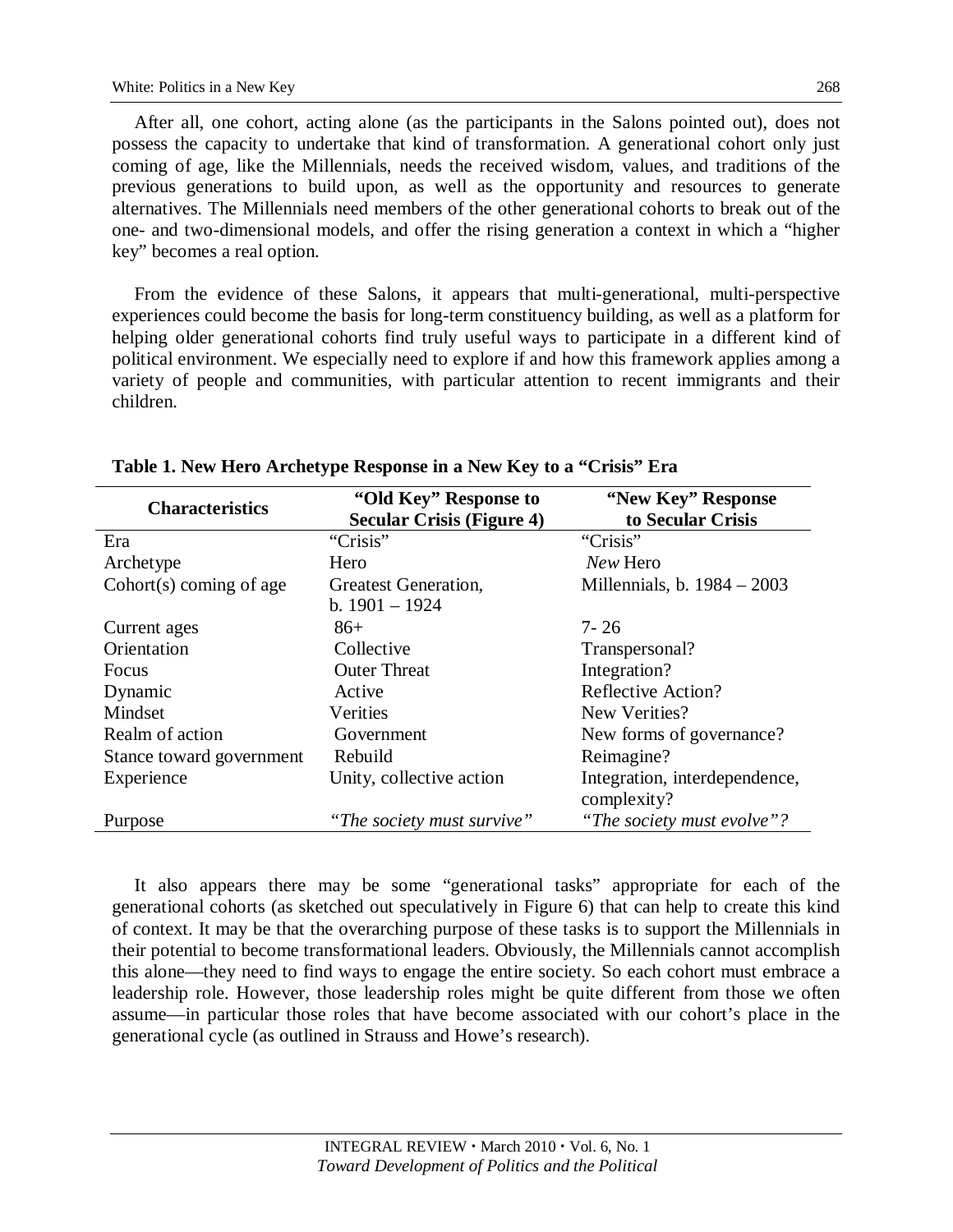## **Supporting the Generational Leadership of the Millennials**

So why are there no young people in the room? It may have something to do with the mental models employed—consciously or unconsciously—by whatever generational cohort(s) dominates a given political organizing effort.

If the older organizers of political activism hold the one-dimensional model, the only advice they can offer young people is: "Do what we did, but more effectively." Since there are no essential differences among the generational cohorts in the one-dimensional view, the only changes that matter are the changes that happen to "it" (where "it" is a political party, Congress, society, etc.). So, although there may be some "fixes" that can be implemented that differ from the "fixes" of previous generations, these differ mostly at the level of tactics, rather than strategy. Certainly, these "fixes" don't require much of a shift in our understanding of public life, and don't offer much beyond the potential for incremental change. $^{10}$  $^{10}$  $^{10}$ 

If the older generational cohorts—unconsciously or consciously—are using a twodimensional model, they are likely conveying to the rising generation: "Here, kid—it's your turn to push this rock uphill. It's gonna run over you its way back downhill soon enough. But hopefully it will come to rest a little higher up the hill than the last time, so the next generation will have a slight head start compared to you and me." As in the one-dimensional model the underlying "game" rarely changes, and the players themselves never have to change internally they simply have to adapt to new circumstances. Working harder or smarter suffices for a strategy. Rethinking the premises, or "coloring outside the lines" (or even re-drawing the lines) are not really options. Everyone's too busy trying to recapture the moment when the rock reached its apex, and then push as far beyond that point as is possible before gravity takes its toll.

Either (or both) of these models might seem more "realistic" than a three-dimensional model that imagines political work shifting to a "higher key" in keeping with a higher level of complexity and challenge. But is it realistic to imagine that our political challenges can be solved, to paraphrase Einstein, from the same level of consciousness that created them?

Perhaps this is one of the reasons there are no young people in the room. With the heightened sensitivity and decreased habituation of youth, the Millennials may well sense the inadequacy of the political models proffered by their elders, even if they may not be able to articulate this directly. It could be that the rising generation's experience of an ever-more complex world, demanding a "higher order" response, has attuned them to listen for a political melody in a "higher key."

A column by Baby Boomer Thomas Friedman (2007, p. A23) epitomizes one of these generational disconnects. On a tour of colleges, Friedman found students "more optimistic and idealistic than they should be… [and] much less radical and politically engaged than they need to be." After a few backhanded compliments about Millennial engagement with public service,

<span id="page-17-0"></span> $10$  The term "fixes" draws from Ron Heifetz's (1994) distinction between technical challenges that require "fixes" (where "we" have the capacity to fix "it" without actually changing ourselves), and adaptive challenges (where "we" need to change ourselves, our perspective, our worldview, and our behaviors in order to have the capacity to meet the challenge).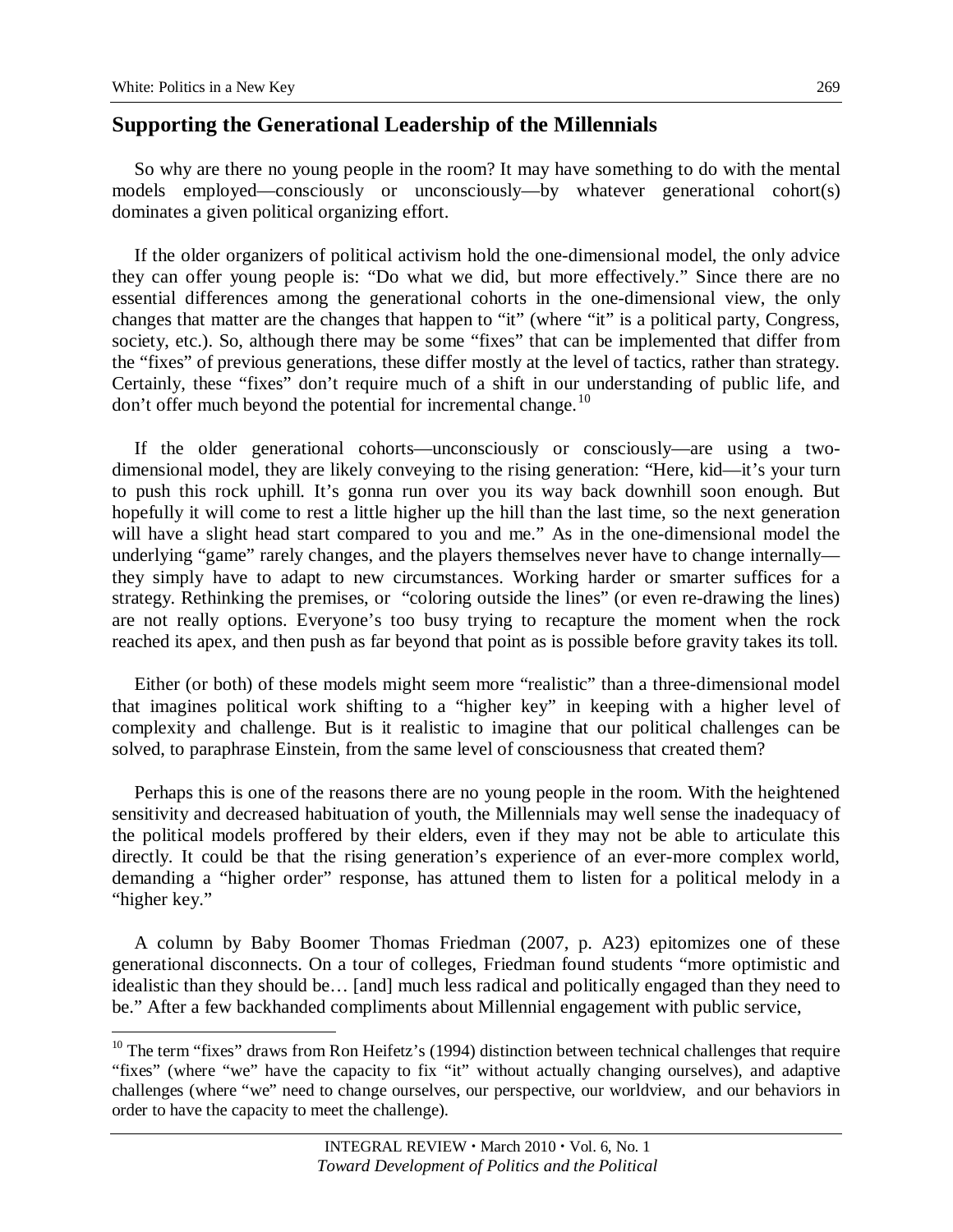

#### **Millennials**

b. 1984 – 2003 *Current ages:* 7 - 26 Just now coming of age, they resemble, in many ways, the vaunted *Greatest Generation*. They share the Greatest Generation's sense of destiny, communal sacrifice, civic purpose, and distributed leadership. But the Millennials face very different challenges than the Depression and World War II. As much as Millenials respect the Greatest Generation, simply re-creating them would lead to stagnation, not growth.

# **Secular Crisis**

#### **Silent Generation**

b. 1925 – 1942 *Current ages:* 68 - 88 Created the Great Society and the vast middle class that stabilized a nation built on shared endeavor and communal sacrifice. After watching what they believed was a carefully constructed consensus rent asunder by the Boomers, they see the Millennials' interest in community as an opportunity to revive that spirit. But it seems more likely the Millennials will need to tap into the Silent Generation's capacity for suffering, endurance, and confrontation with raw, malevolent power.

**Generation X** b. 1961 – 1984 *Current ages*: 26 - 49 Came of age when greed was good, and pursued private innovation and lives. They transformed the ways we use information and communicate. They helped make America the sole superpower. And they watched in horror on 9/11 as that power was undercut. The Millennials want to use Gen X's tools and relentless energy, but for their own purposes, and will not follow Gen X's hard-bitten individualism.



#### **Baby Boomers**

b. 1943 – 1960 *Current ages:* 50 - 67 Ruptured and then transformed society with their political and social movements. Now, after a period of withdrawal and introspection (and parenting and earning!), the Boomers suppose their contribution to the Millennials' development will be the 1960s model of political and social organizing. But the Millennials seem to understand the power and the limitations of collective non-conformism; it is the Boomer's spiritual growth and self-knowing that the Millennials are more likely to need.



**Figure 6. "Generational Tasks" to Support Millennial Transformational Leadership** (from the "Generations Salons" and other sources)

> INTEGRAL REVIEW · March 2010 · Vol. 6, No. 1 *Toward Development of Politics and the Political*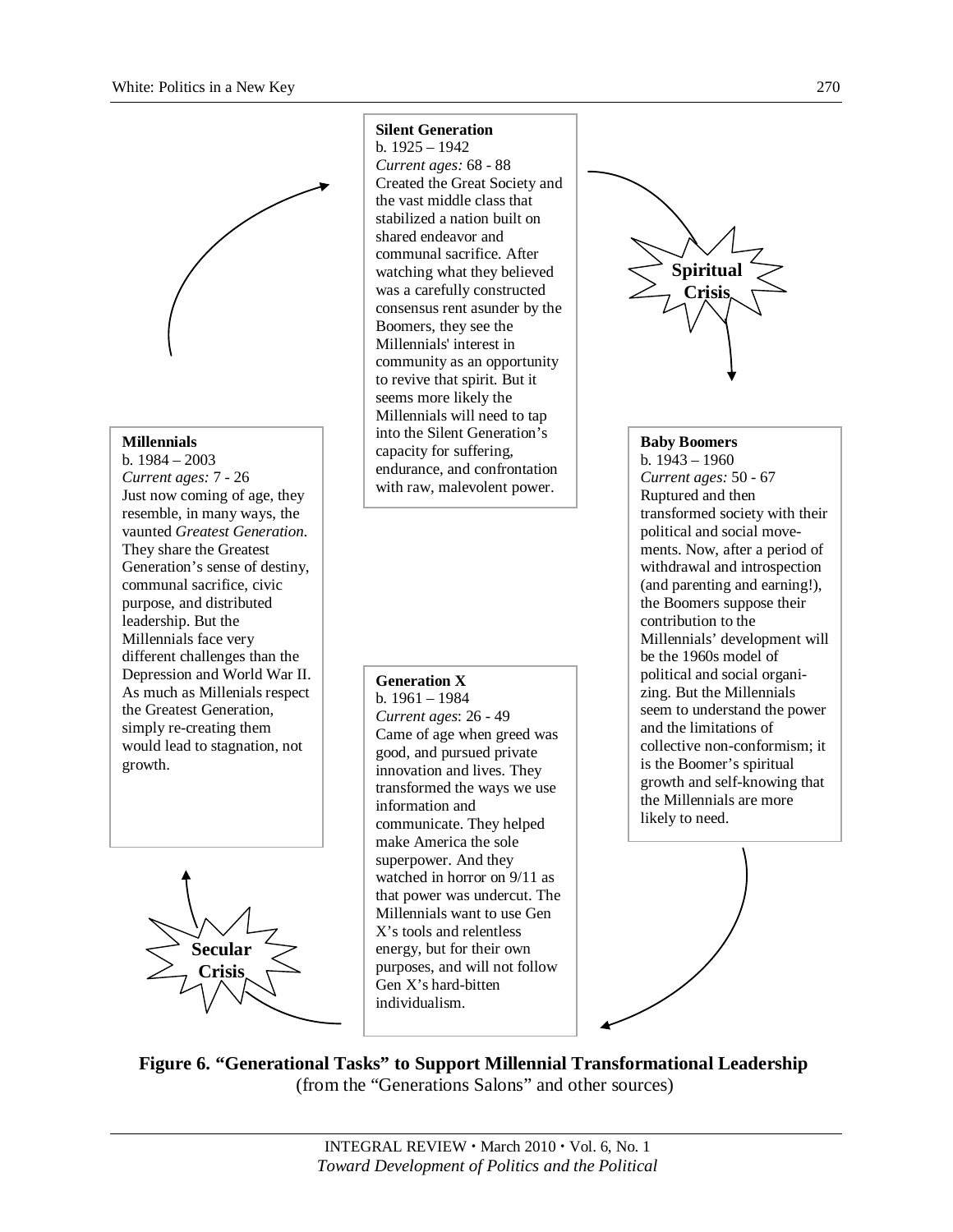Friedman lowered the boom (pun intended)

Martin Luther King and Bobby Kennedy didn't change the world by asking people to join their Facebook crusades or to download their platforms. Activism can only be uploaded, the old-fashioned way—by young voters speaking truth to power, face to face, in big numbers, on campuses or the Washington Mall. Virtual politics is just that—virtual. (Friedman, 2007, A23)

To which a Millennial might reasonably reply: "How do you know the world can't be changed through virtual activism? After all, no one has really even tried yet. And how's that whole "Fight the Power/March on the Capitol/Honk if You Oppose the War" thing working out for you guys? We respect your victories and your sacrifices, but the victories seem to get fewer and farther between, and toll more horrendous. Why are you so sure your way is the right or the only way?"

The Strauss and Howe model predicts that the current alignment of generational cohorts—if left unchanged—will contribute to the Millennials reverting to "saving the society" tasks reminiscent of the "Greatest Generation" (of course, events and circumstances may well dictate that these are exactly the kinds of tasks that need doing). Without a conscious effort, all of the generational cohorts will reinforce collectively the same patterns that have kept the US in its present cycle. For example, Baby Boomers—now peaking in terms of money, power, influence, and available time—carry a model of social change almost diametrically opposed to the emerging characteristics of the Millennials (see Figure 4 and the Friedman example above). The two cohorts agree only on an "active" orientation, but have been shaped by fundamentally different types of crises.

If the congenitally self-referential Boomers try to squeeze the Millennials into their model of political organizing, the outcome seems doomed from the start—virtually guaranteed to lead to a repetition of the "C-D-E-F-C-D-E-F" cycle. Gen Xers, raised to "just do it," probably will want no part of mediating any dispute between the Boomers and the Millennials, but instead seem more likely to return to their private pursuits than to take public action in a divisive environment. And many members of the Silent cohort, who share the Millennials' attraction to collective action, seem unlikely to engage with anything that risks a return to the scorched-earth "culture wars" of recent decades.

That's the bad news. The good news?

At our Salons, the Millennials appeared to grasp that they have method, motive, and opportunity to lead in a decidedly new direction. What they lacked, it seemed, was a coherent vision, based on an understanding of how the past created the challenges they face, as well as generational, developmental, organizational, and political models appropriate for the new work they envision. They also didn't often have the older generational cohorts engaging with them in ways that consciously supported their transformational potential. In our Generational Salons, the Millennials turned to the older cohorts and asked: "How can you help?"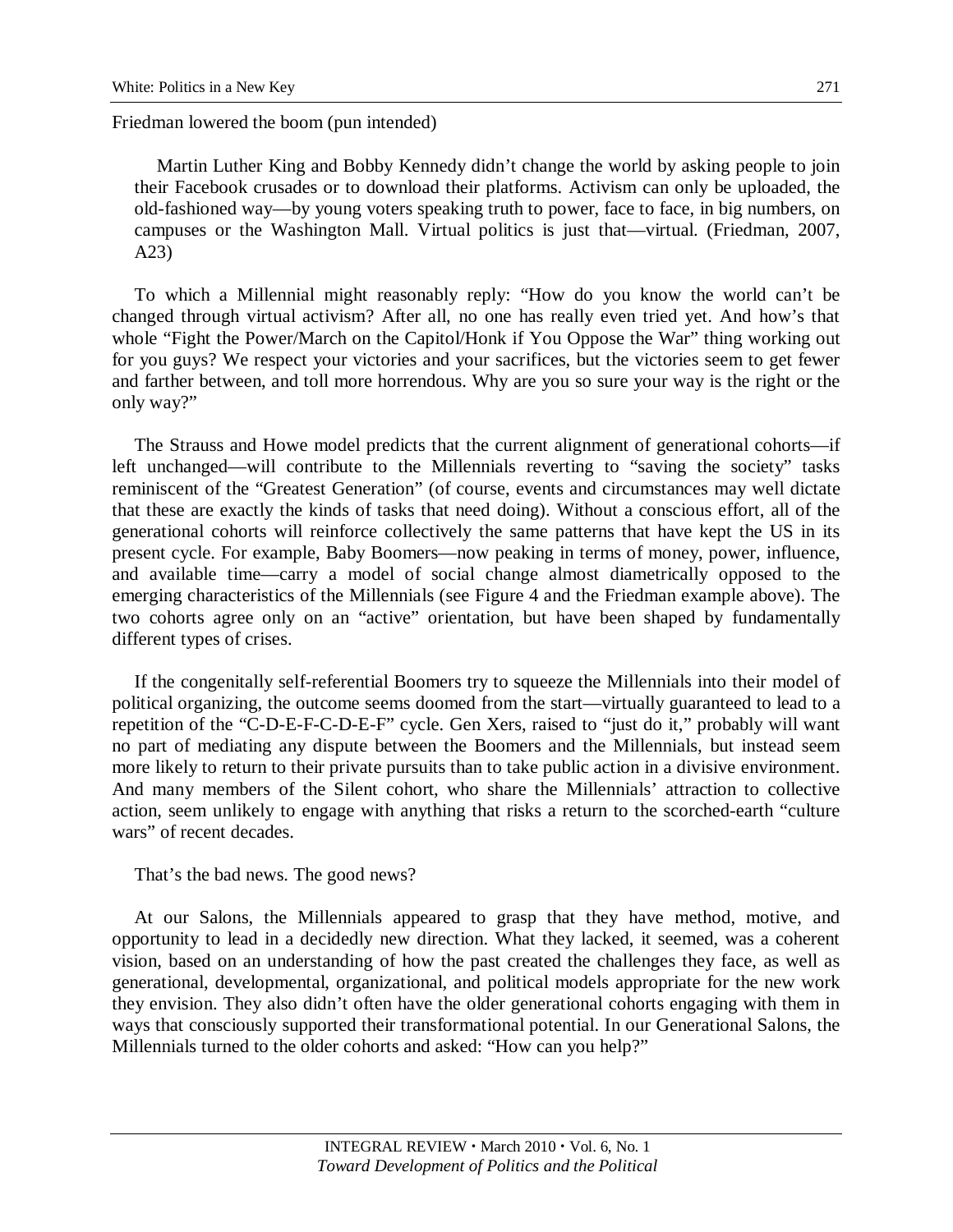## **Can Generational Cohorts Help Each Other…and Themselves?**

In subsequent Salons, the generational experience has been raised time and again as a powerful reference point. Experiencing such stark differences among the generational cohorts confronted participants with the opportunity to uncover their unconscious mental models: the "right" way to take political action, theories of political change, even which political and nonpolitical institutions most need "reforming."

The disparate perspectives that emerged from each of the generational cohorts seemed to jolt many participants out of their comfort zones. Instead of seeing younger or older versions of themselves among fellow activists, and wondering why people who seemed to share their political views did such puzzling things, they began to grasp that their fellow activists neither began with the same assumptions nor arrived at the same conclusions.

As progressive, politically active folk, many of the Salon participants are accustomed to exploring differences based on culture, class, gender, etc., and even in many instances, developmental perspectives. They willingly (some even eagerly) participate in "processing" sessions, and are comfortable with group dynamics and the like. After years of reflecting on the obvious divides (e.g., class, ethnicity) , many progressives seem almost comforted by exercises that cover this by-now familiar terrain.

The generational experience, in contrast, exposed a new realm of difference. However, we have yet to explore how to turn this observation into a more effective model of action. Perhaps this is a difference without a distinction. Perhaps we have accomplished nothing more than exposing a new vein of guilt-rich ore, which progressives can mine for solipsistic indulgence. Or, perhaps, the lessons of the Obama campaign (along with other models) offer a way of joining theory and reflection with action. And with that, perhaps, we can begin to find a way to rise out of the time-worn ruts that seem only to lead us back to where we began, neither appreciably wiser nor better off for the journey.

In every generation, it seems, self-appointed spokespeople try to convince their peers that a "defining moment" is at hand; that the future of (pick one or more: our party, our country, our world) depends on our urgent action. I'm no less prone to that; in fact, I'll go one better. We may well face a defining moment not only for our generation, but for all four generational cohorts alive in the US today (and those yet to come). It will take all of us—harmonizing and counterpointing, listening and rethinking—to support the Millennials in singing the familiar, sweet song of freedom in a new key. And so, again: "How can you help?"

## **References**

Beck, C. & Cowan, C. (1996). *Spiral Dynamics.* London: Blackwell. Friedman, T. (2007). Generation Q. *The New York Times*, 10 October Retrieved October 10, 2007 from [http://www.nytimes.com/2007/10/10/opinion/10friedman.html Goff, K. (2008). *Party crashing.* New York, NY: Basic Civitas Books. Heifetz, R. (1994). *Leadership without easy answers.* Cambridge, MA: Belknap Press. Kegan, R. (1992) *The evolving self*. Cambridge, MA: Harvard University Press.